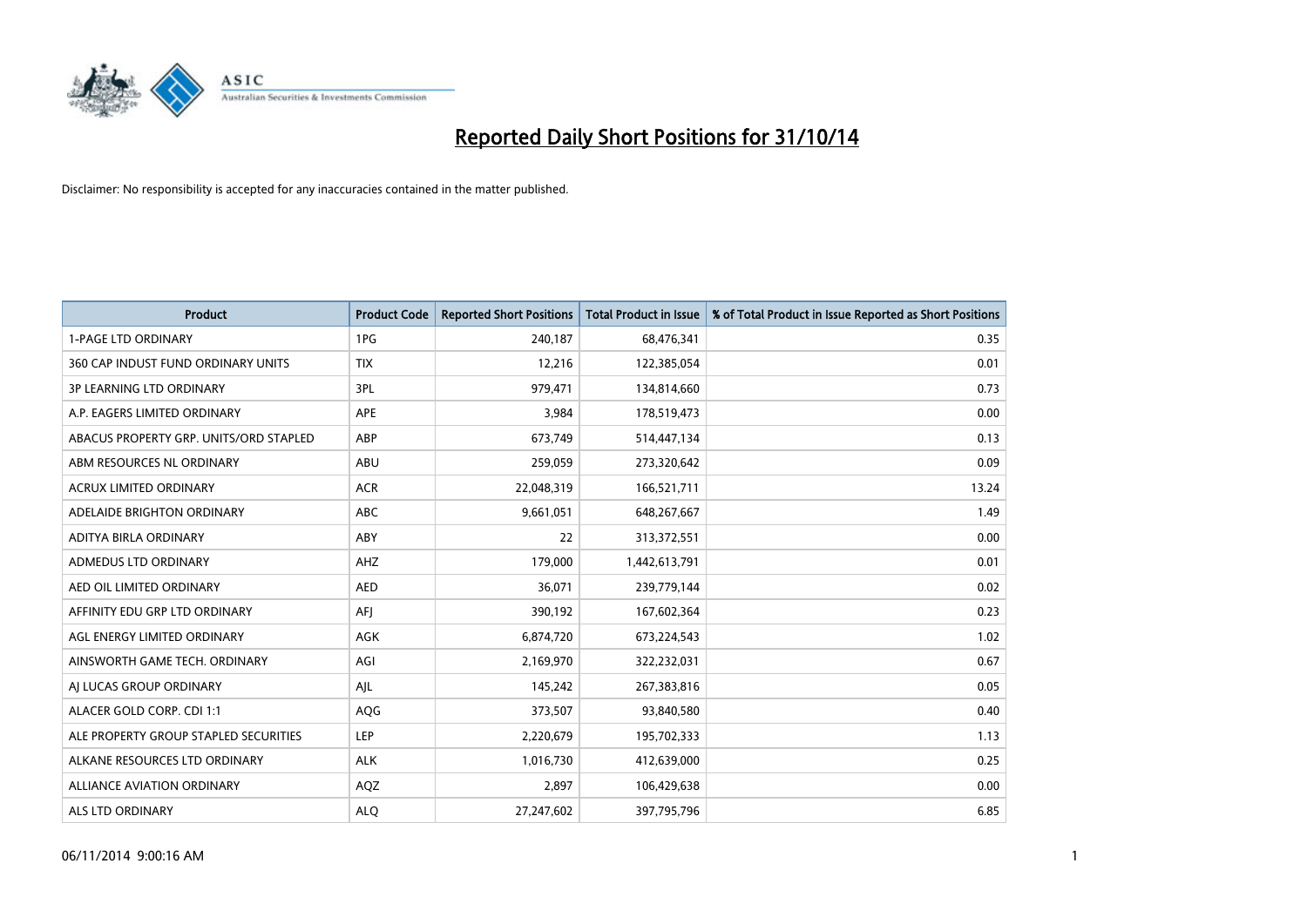

| <b>Product</b>                          | <b>Product Code</b> | <b>Reported Short Positions</b> | <b>Total Product in Issue</b> | % of Total Product in Issue Reported as Short Positions |
|-----------------------------------------|---------------------|---------------------------------|-------------------------------|---------------------------------------------------------|
| ALTIUM LIMITED ORDINARY                 | <b>ALU</b>          | 149,781                         | 129,272,762                   | 0.12                                                    |
| ALUMINA LIMITED ORDINARY                | AWC                 | 55,288,996                      | 2,806,225,615                 | 1.97                                                    |
| AMCOM TELECOMM, ORDINARY                | AMM                 | 4,592,117                       | 266,399,148                   | 1.72                                                    |
| AMCOR LIMITED ORDINARY                  | AMC                 | 7,466,990                       | 1,206,684,923                 | 0.62                                                    |
| AMP LIMITED ORDINARY                    | AMP                 | 22,084,143                      | 2,957,737,964                 | 0.75                                                    |
| ANSELL LIMITED ORDINARY                 | <b>ANN</b>          | 6,391,882                       | 153, 111, 574                 | 4.17                                                    |
| ANTARES ENERGY LTD ORDINARY             | AZZ                 | 496,416                         | 255,000,000                   | 0.19                                                    |
| ANZ BANKING GRP LTD ORDINARY            | ANZ                 | 14,507,743                      | 2,756,627,771                 | 0.53                                                    |
| APA GROUP STAPLED SECURITIES            | <b>APA</b>          | 13,714,597                      | 835,750,807                   | 1.64                                                    |
| APN NEWS & MEDIA ORDINARY               | <b>APN</b>          | 539,168                         | 1,029,041,356                 | 0.05                                                    |
| AQUARIUS PLATINUM. ORDINARY             | <b>AOP</b>          | 3,374,590                       | 1,465,473,903                 | 0.23                                                    |
| AQUILA RESOURCES ORDINARY               | <b>AQA</b>          | 13,583                          | 411,804,442                   | 0.00                                                    |
| ARAFURA RESOURCE LTD ORDINARY           | ARU                 | 2,000                           | 441,270,644                   | 0.00                                                    |
| ARB CORPORATION ORDINARY                | ARP                 | 1,209,143                       | 72,505,302                    | 1.67                                                    |
| ARDENT LEISURE GROUP STAPLED SECURITIES | AAD                 | 1,530,045                       | 438,666,245                   | 0.35                                                    |
| ARENA REIT. ORDINARY UNITS              | <b>ARF</b>          | 79,976                          | 211,495,653                   | 0.04                                                    |
| ARISTOCRAT LEISURE ORDINARY             | ALL                 | 930,514                         | 630,022,253                   | 0.15                                                    |
| ARRIUM LTD ORDINARY                     | ARI                 | 61,304,824                      | 2,937,293,755                 | 2.09                                                    |
| ASALEO CARE LIMITED ORDINARY            | AHY                 | 7,803,114                       | 603,469,434                   | 1.29                                                    |
| ASCIANO LIMITED ORDINARY                | <b>AIO</b>          | 4,959,134                       | 975,385,664                   | 0.51                                                    |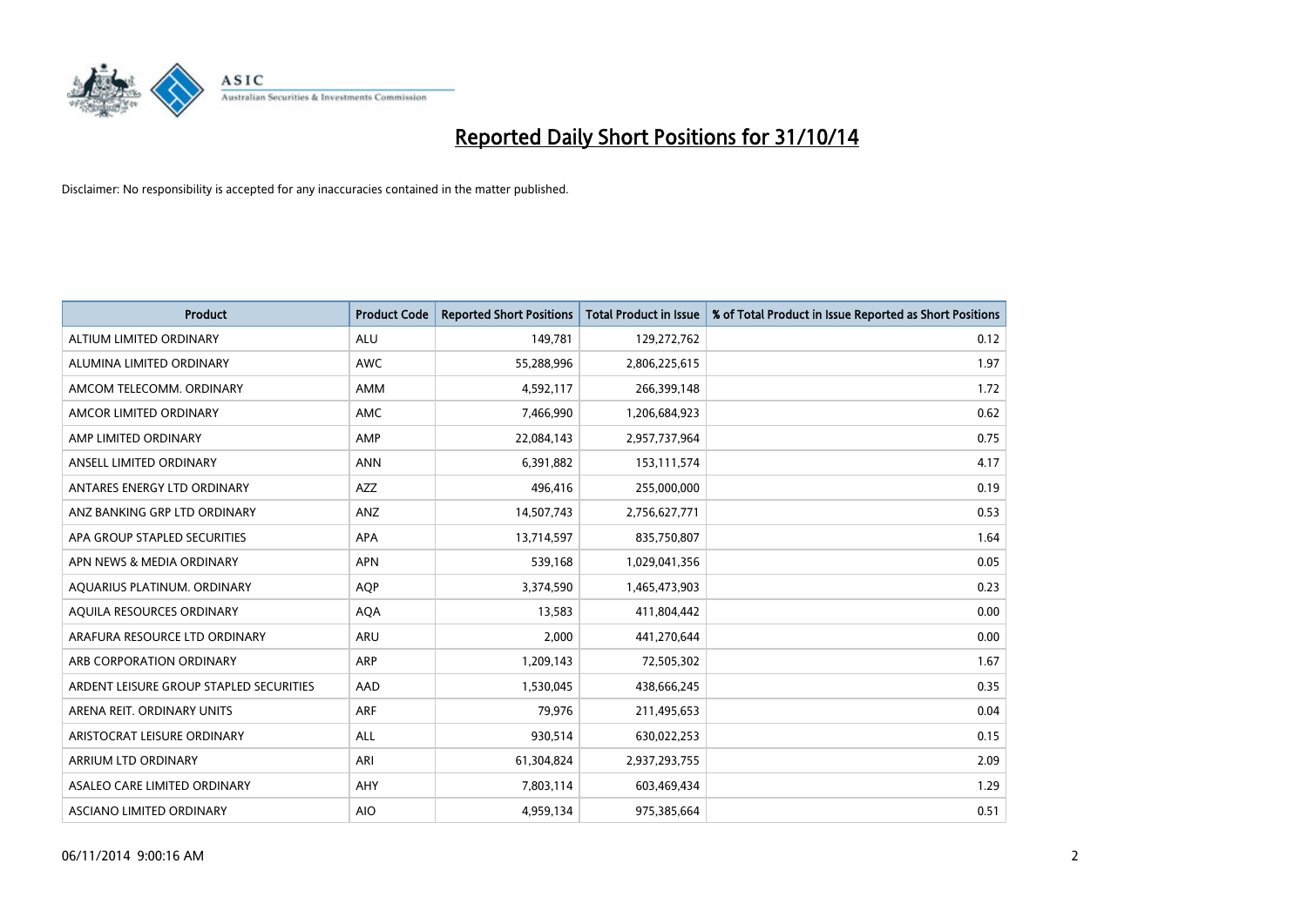

| <b>Product</b>                            | <b>Product Code</b> | <b>Reported Short Positions</b> | <b>Total Product in Issue</b> | % of Total Product in Issue Reported as Short Positions |
|-------------------------------------------|---------------------|---------------------------------|-------------------------------|---------------------------------------------------------|
| ASHLEY SERVICES GRP ORDINARY              | <b>ASH</b>          | 187,383                         | 150,000,000                   | 0.12                                                    |
| ASPEN GROUP ORD/UNITS STAPLED             | <b>APZ</b>          | 135,201                         | 113,183,450                   | 0.12                                                    |
| ASTRO JAP PROP GROUP STAPLED US PROHIBIT. | AJA                 | 179,060                         | 67,211,752                    | 0.27                                                    |
| ASX LIMITED ORDINARY                      | ASX                 | 5,469,721                       | 193,595,162                   | 2.83                                                    |
| ATLAS IRON LIMITED ORDINARY               | <b>AGO</b>          | 114,707,944                     | 919,475,619                   | 12.48                                                   |
| ATRUM COAL NL ORDINARY                    | <b>ATU</b>          | 89,356                          | 162,459,242                   | 0.06                                                    |
| AUCKLAND INTERNATION ORDINARY             | <b>AIA</b>          | 64.987                          | 1,190,484,097                 | 0.01                                                    |
| AURIZON HOLDINGS LTD ORDINARY             | AZJ                 | 3,744,691                       | 2,137,284,503                 | 0.18                                                    |
| AUSDRILL LIMITED ORDINARY                 | ASL                 | 20,795,025                      | 312,277,224                   | 6.66                                                    |
| AUSENCO LIMITED ORDINARY                  | AAX                 | 933,838                         | 168,449,799                   | 0.55                                                    |
| AUSNET SERVICES STAPLED SECURITIES        | AST                 | 35,276,014                      | 3,425,244,162                 | 1.03                                                    |
| AUST INDUSTRIAL REIT UNIT                 | ANI                 | 204,314                         | 96,288,031                    | 0.21                                                    |
| <b>AUSTAL LIMITED ORDINARY</b>            | ASB                 | 841,227                         | 346,379,377                   | 0.24                                                    |
| AUSTBROKERS HOLDINGS ORDINARY             | <b>AUB</b>          | 73,429                          | 61,712,763                    | 0.12                                                    |
| AUSTEX OIL LIMITED ORDINARY               | <b>AOK</b>          | 62,000                          | 558,571,402                   | 0.01                                                    |
| AUSTIN ENGINEERING ORDINARY               | ANG                 | 1,032,544                       | 84,274,004                    | 1.23                                                    |
| AUSTRALAND PROPERTY STAPLED SECURITY      | <b>ALZ</b>          | 4,746                           | 581,797,922                   | 0.00                                                    |
| AUSTRALIAN AGRICULT, ORDINARY             | AAC                 | 4,941,920                       | 532,474,721                   | 0.93                                                    |
| AUSTRALIAN FOUNDAT, ORDINARY              | AFI                 | 100                             | 1,086,070,669                 | 0.00                                                    |
| AUSTRALIAN PHARM. ORDINARY                | API                 | 10,568,438                      | 488,115,883                   | 2.17                                                    |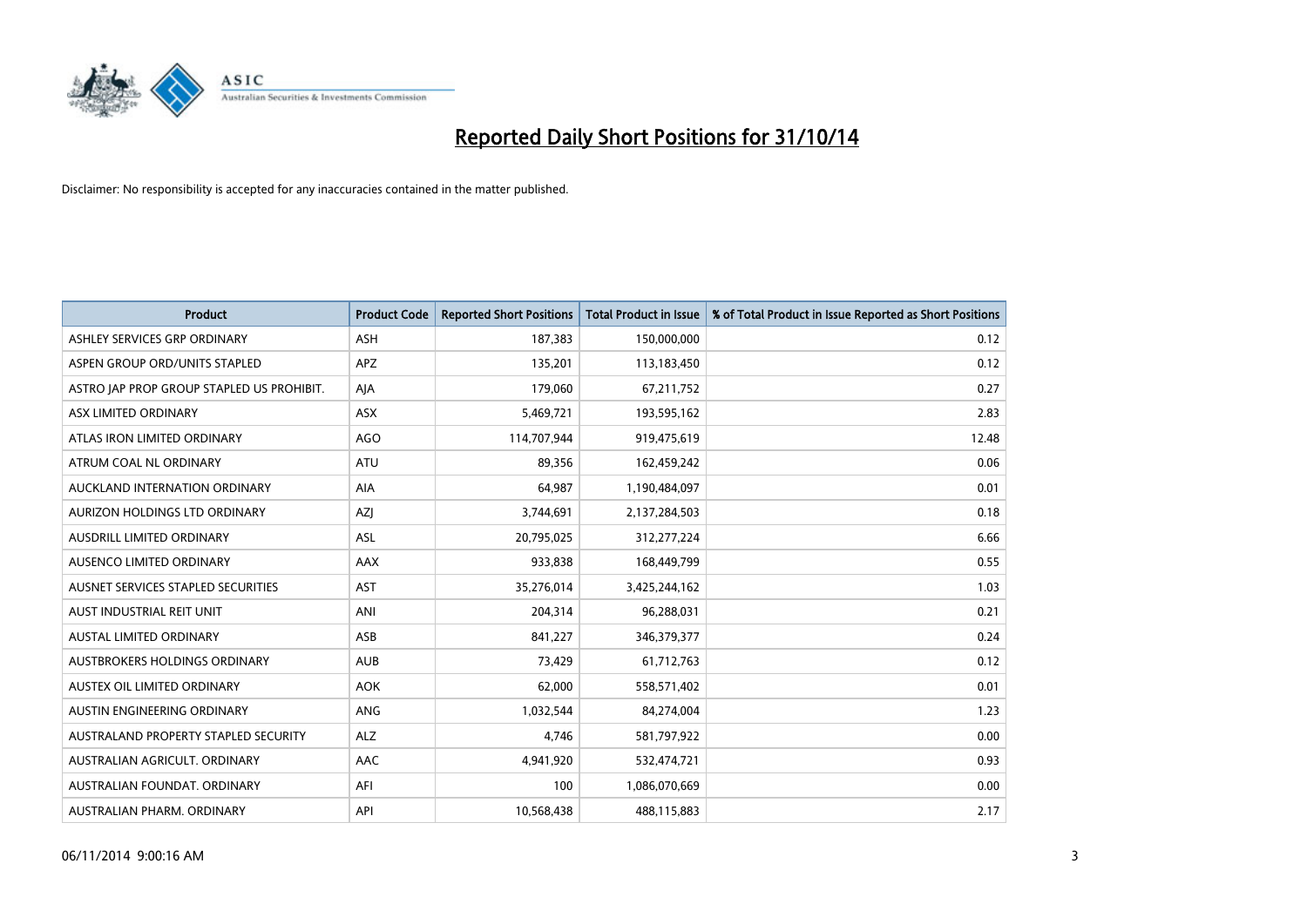

| <b>Product</b>                    | <b>Product Code</b> | <b>Reported Short Positions</b> | <b>Total Product in Issue</b> | % of Total Product in Issue Reported as Short Positions |
|-----------------------------------|---------------------|---------------------------------|-------------------------------|---------------------------------------------------------|
| AUTOMOTIVE HOLDINGS ORDINARY      | AHE                 | 2,514,131                       | 306,437,941                   | 0.82                                                    |
| AVANCO RESOURCES LTD ORDINARY     | AVB                 | 3,207,575                       | 1,661,675,855                 | 0.19                                                    |
| AVEO GROUP STAPLED SECURITIES     | <b>AOG</b>          | 4,724,329                       | 499,611,460                   | 0.95                                                    |
| AWE LIMITED ORDINARY              | <b>AWE</b>          | 1,911,220                       | 525,861,050                   | 0.36                                                    |
| <b>AZONTO PET LTD ORDINARY</b>    | <b>APY</b>          | $\mathbf{1}$                    | 1,159,375,100                 | 0.00                                                    |
| AZUMAH RESOURCES ORDINARY         | <b>AZM</b>          | $\mathbf{1}$                    | 388,816,919                   | 0.00                                                    |
| <b>BANDANNA ENERGY ORDINARY</b>   | <b>BND</b>          | 17,540,654                      | 528,481,199                   | 3.32                                                    |
| BANK OF QUEENSLAND. ORDINARY      | <b>BOQ</b>          | 1,908,822                       | 363,416,835                   | 0.53                                                    |
| <b>BASE RES LIMITED ORDINARY</b>  | <b>BSE</b>          | 5,501,878                       | 561,840,029                   | 0.98                                                    |
| <b>BATHURST RES LTD. ORDINARY</b> | <b>BRL</b>          | 300,729                         | 947,828,434                   | 0.03                                                    |
| BC IRON LIMITED ORDINARY          | <b>BCI</b>          | 9,224,603                       | 191,691,179                   | 4.81                                                    |
| BEACH ENERGY LIMITED ORDINARY     | <b>BPT</b>          | 10,415,754                      | 1,297,496,886                 | 0.80                                                    |
| BEADELL RESOURCE LTD ORDINARY     | <b>BDR</b>          | 51,032,158                      | 798,657,280                   | 6.39                                                    |
| BEGA CHEESE LTD ORDINARY          | <b>BGA</b>          | 2,205,533                       | 152,602,945                   | 1.45                                                    |
| BENDIGO AND ADELAIDE ORDINARY     | <b>BEN</b>          | 15,733,474                      | 450,887,389                   | 3.49                                                    |
| BENITEC BIOPHARMA ORDINARY        | <b>BLT</b>          | 59,660                          | 115,218,993                   | 0.05                                                    |
| BENTHAM IMF LTD ORDINARY          | <b>IMF</b>          | 4,452,544                       | 166,580,957                   | 2.67                                                    |
| BERKELEY RESOURCES ORDINARY       | <b>BKY</b>          | 77,000                          | 180,361,323                   | 0.04                                                    |
| BETASHARESCASHETF ETF UNITS       | AAA                 | 700                             | 12,076,812                    | 0.01                                                    |
| BHP BILLITON LIMITED ORDINARY     | <b>BHP</b>          | 13,296,671                      | 3,211,691,105                 | 0.41                                                    |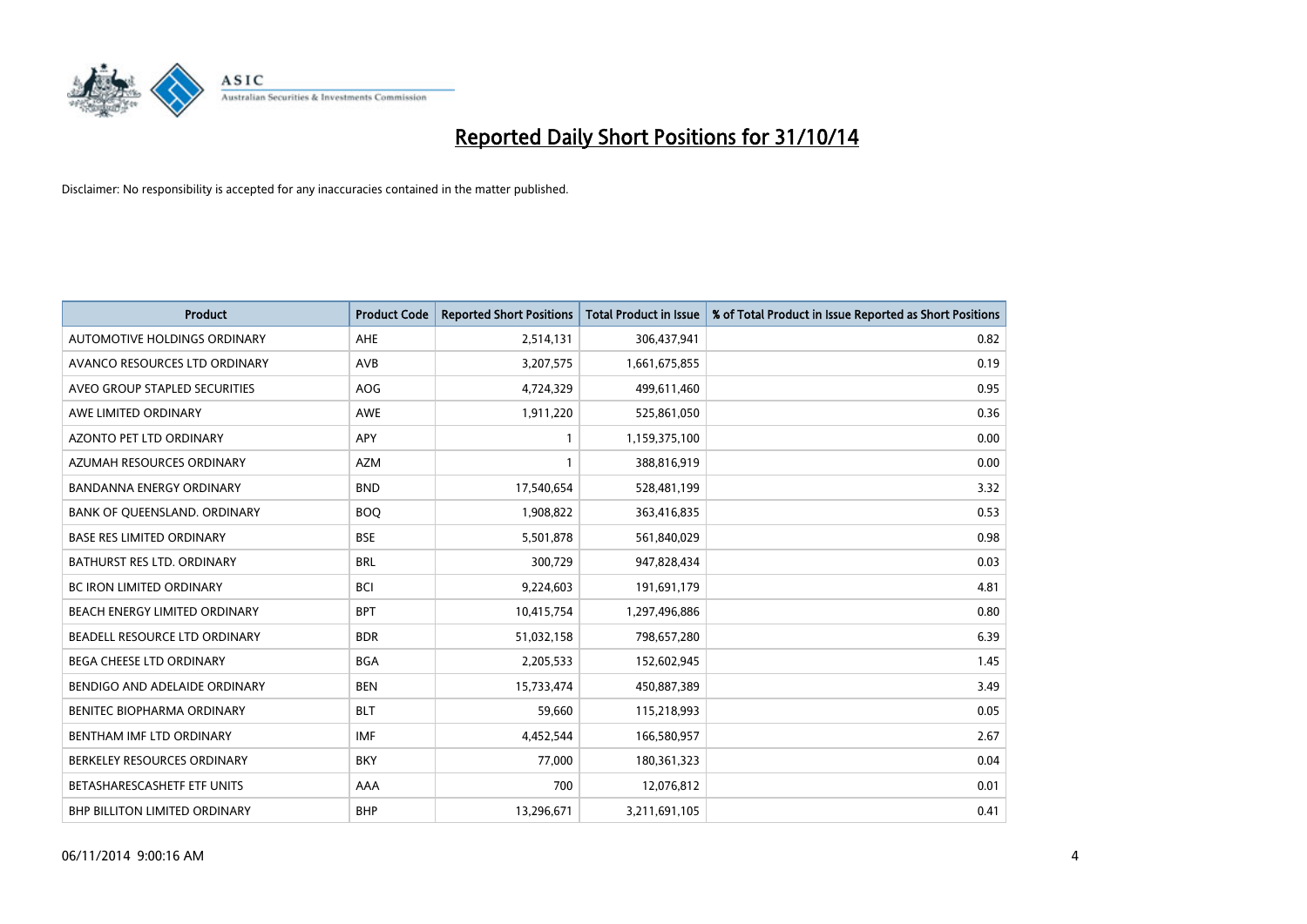

| <b>Product</b>                                | <b>Product Code</b> | <b>Reported Short Positions</b> | <b>Total Product in Issue</b> | % of Total Product in Issue Reported as Short Positions |
|-----------------------------------------------|---------------------|---------------------------------|-------------------------------|---------------------------------------------------------|
| <b>BIGAIR GROUP LIMITED ORDINARY</b>          | <b>BGL</b>          | 49,160                          | 172,872,340                   | 0.03                                                    |
| <b>BILLABONG ORDINARY</b>                     | <b>BBG</b>          | 9,203,371                       | 990,370,034                   | 0.93                                                    |
| BIRIMIAN GOLD LTD ORDINARY                    | <b>BGS</b>          | 3,000,000                       | 864,981,654                   | 0.35                                                    |
| <b>BLACKHAM RESOURCES ORDINARY</b>            | <b>BLK</b>          | 626,899                         | 118,939,533                   | 0.53                                                    |
| <b>BLACKMORES LIMITED ORDINARY</b>            | BKL                 | 13,017                          | 17,224,199                    | 0.08                                                    |
| <b>BLACKTHORN RESOURCES ORD US PROHIBITED</b> | <b>BTR</b>          | 11,369                          | 164,285,950                   | 0.01                                                    |
| <b>BLUESCOPE STEEL LTD ORDINARY</b>           | <b>BSL</b>          | 6,573,197                       | 559,227,871                   | 1.18                                                    |
| <b>BOART LONGYEAR ORDINARY</b>                | <b>BLY</b>          | 22,278,249                      | 502,488,790                   | 4.43                                                    |
| <b>BORAL LIMITED, ORDINARY</b>                | <b>BLD</b>          | 15,133,454                      | 782,736,249                   | 1.93                                                    |
| <b>BRADKEN LIMITED ORDINARY</b>               | <b>BKN</b>          | 6,881,869                       | 171,027,249                   | 4.02                                                    |
| <b>BRAMBLES LIMITED ORDINARY</b>              | <b>BXB</b>          | 2,911,059                       | 1,566,077,519                 | 0.19                                                    |
| BREVILLE GROUP LTD ORDINARY                   | <b>BRG</b>          | 4,798,060                       | 130,095,322                   | 3.69                                                    |
| <b>BRICKWORKS LIMITED ORDINARY</b>            | <b>BKW</b>          | 193,314                         | 148,403,478                   | 0.13                                                    |
| BT INVESTMENT MNGMNT ORDINARY                 | <b>BTT</b>          | 89,973                          | 284,384,906                   | 0.03                                                    |
| <b>BURSON GROUP LTD ORDINARY</b>              | <b>BAP</b>          | 1,589,615                       | 163,585,666                   | 0.97                                                    |
| <b>BURU ENERGY ORDINARY</b>                   | <b>BRU</b>          | 19,437,020                      | 339,997,078                   | 5.72                                                    |
| <b>BWP TRUST ORDINARY UNITS</b>               | <b>BWP</b>          | 9,554,518                       | 639,724,826                   | 1.49                                                    |
| CABCHARGE AUSTRALIA ORDINARY                  | CAB                 | 8,041,660                       | 120,430,683                   | 6.68                                                    |
| CADENCE CAPITAL ORDINARY                      | <b>CDM</b>          | 148,501                         | 199,741,743                   | 0.07                                                    |
| CALTEX AUSTRALIA ORDINARY                     | <b>CTX</b>          | 1,425,182                       | 270,000,000                   | 0.53                                                    |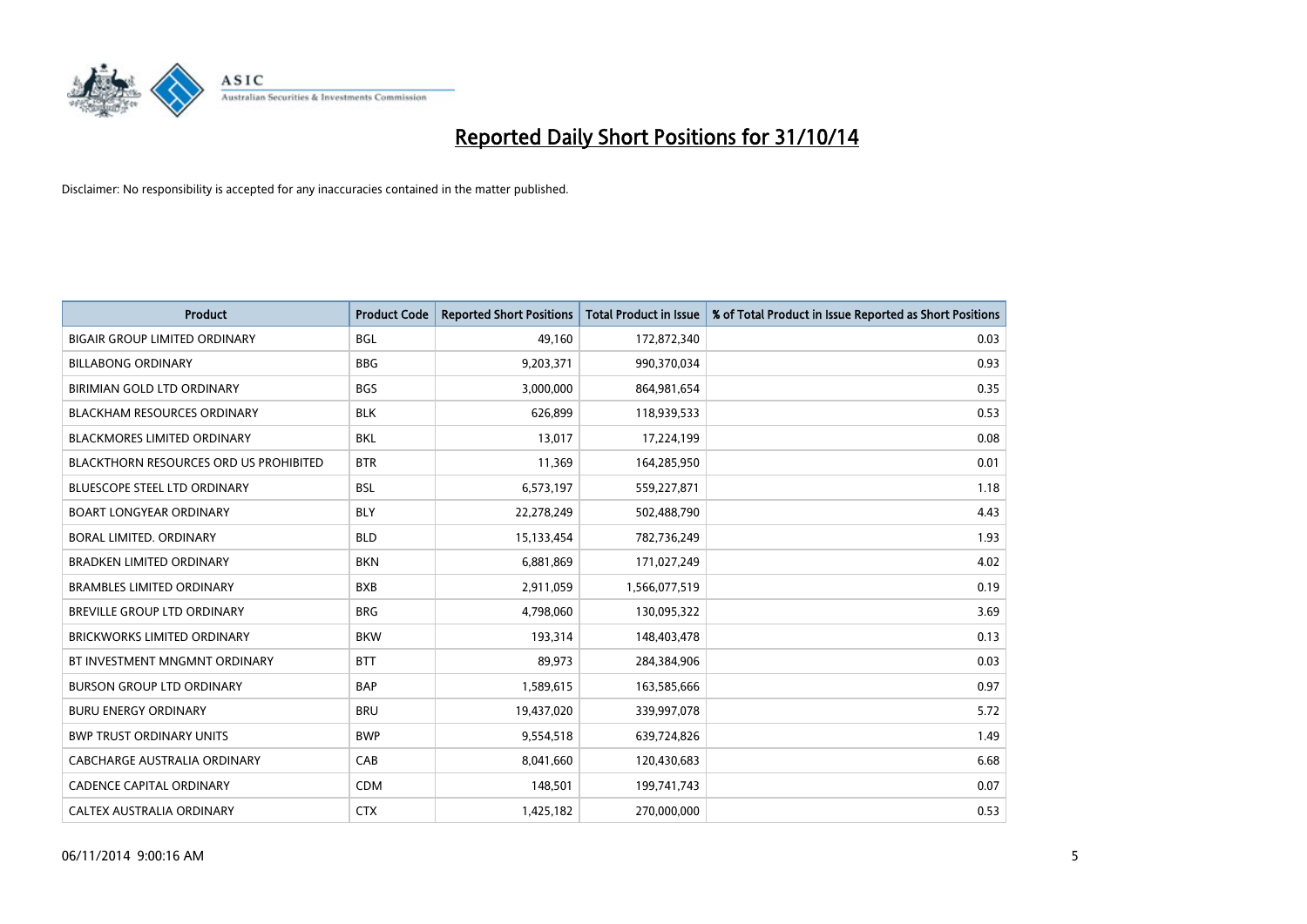

| <b>Product</b>                          | <b>Product Code</b> | <b>Reported Short Positions</b> | <b>Total Product in Issue</b> | % of Total Product in Issue Reported as Short Positions |
|-----------------------------------------|---------------------|---------------------------------|-------------------------------|---------------------------------------------------------|
| CAPE LAMBERT RES LTD ORDINARY           | <b>CFE</b>          | 280,137                         | 626,686,586                   | 0.04                                                    |
| CAPITOL HEALTH ORDINARY                 | CAI                 | 573,587                         | 431,517,271                   | 0.13                                                    |
| <b>CARDNO LIMITED ORDINARY</b>          | CDD                 | 8,413,124                       | 164,112,901                   | 5.13                                                    |
| CARINDALE PROPERTY UNIT                 | <b>CDP</b>          | 5,453                           | 70,000,000                    | 0.01                                                    |
| CARNARVON PETROLEUM ORDINARY            | <b>CVN</b>          | 2,429,375                       | 987,284,254                   | 0.25                                                    |
| CARSALES.COM LTD ORDINARY               | <b>CRZ</b>          | 15,554,363                      | 238,836,279                   | 6.51                                                    |
| CASH CONVERTERS ORDINARY                | CCV                 | 7,541,678                       | 431,476,525                   | 1.75                                                    |
| CEDAR WOODS PROP. ORDINARY              | <b>CWP</b>          | 151,257                         | 78,336,371                    | 0.19                                                    |
| CENTRAL PETROLEUM ORDINARY              | <b>CTP</b>          | 376,858                         | 368,718,957                   | 0.10                                                    |
| CFS RETAIL TRUST GRP STAPLED SECURITIES | <b>CFX</b>          | 24,263,433                      | 3,050,355,727                 | 0.80                                                    |
| CHALLENGER LIMITED ORDINARY             | <b>CGF</b>          | 419,731                         | 569,725,821                   | 0.07                                                    |
| CHANDLER MACLEOD LTD ORDINARY           | <b>CMG</b>          | 1,095                           | 547,985,086                   | 0.00                                                    |
| CHARTER HALL GROUP STAPLED US PROHIBIT. | <b>CHC</b>          | 461,612                         | 355,015,480                   | 0.13                                                    |
| <b>CHARTER HALL RETAIL UNITS</b>        | <b>COR</b>          | 15,326,218                      | 372,893,153                   | 4.11                                                    |
| <b>CHORUS LIMITED ORDINARY</b>          | CNU                 | 28,765                          | 396,369,767                   | 0.01                                                    |
| CLEARVIEW WEALTH LTD ORDINARY           | <b>CVW</b>          | 8,456                           | 578,453,260                   | 0.00                                                    |
| CLINUVEL PHARMACEUT. ORDINARY           | <b>CUV</b>          | 19,838                          | 42,466,435                    | 0.05                                                    |
| COAL OF AFRICA LTD ORDINARY             | <b>CZA</b>          | 426                             | 1,048,368,613                 | 0.00                                                    |
| <b>COALSPUR MINES LTD ORDINARY</b>      | <b>CPL</b>          | 1,055,117                       | 641,544,455                   | 0.16                                                    |
| COCA-COLA AMATIL ORDINARY               | <b>CCL</b>          | 26,603,236                      | 763,590,249                   | 3.48                                                    |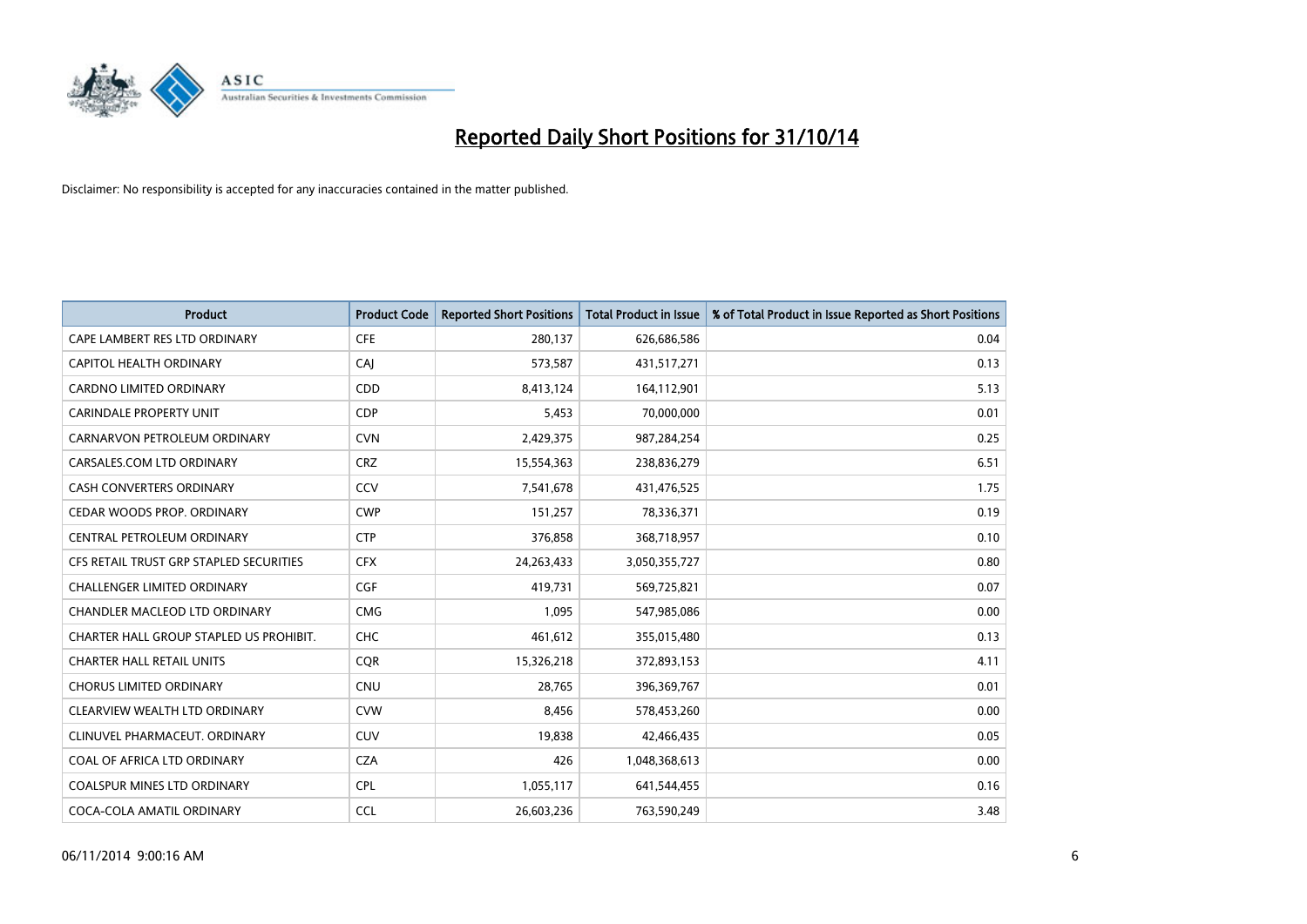

| <b>Product</b>                          | <b>Product Code</b> | <b>Reported Short Positions</b> | <b>Total Product in Issue</b> | % of Total Product in Issue Reported as Short Positions |
|-----------------------------------------|---------------------|---------------------------------|-------------------------------|---------------------------------------------------------|
| <b>COCHLEAR LIMITED ORDINARY</b>        | <b>COH</b>          | 6,416,553                       | 57,081,775                    | 11.24                                                   |
| <b>COCKATOO COAL ORDINARY</b>           | <b>COK</b>          | 167,987                         | 4,560,196,928                 | 0.00                                                    |
| <b>CODAN LIMITED ORDINARY</b>           | <b>CDA</b>          | 292,812                         | 176,969,924                   | 0.17                                                    |
| <b>COFFEY INTERNATIONAL ORDINARY</b>    | <b>COF</b>          | 6,077                           | 255,833,165                   | 0.00                                                    |
| <b>COKAL LTD ORDINARY</b>               | <b>CKA</b>          | 6,820                           | 471,487,926                   | 0.00                                                    |
| <b>COLLECTION HOUSE ORDINARY</b>        | <b>CLH</b>          | 3,628,562                       | 130,443,227                   | 2.78                                                    |
| COLLINS FOODS LTD ORDINARY              | <b>CKF</b>          | 100,000                         | 93,000,003                    | 0.11                                                    |
| COMMONWEALTH BANK, ORDINARY             | <b>CBA</b>          | 21,230,493                      | 1,621,319,194                 | 1.31                                                    |
| <b>COMPASS RESOURCES ORDINARY</b>       | <b>CMR</b>          | 7,472                           | 1,403,744,100                 | 0.00                                                    |
| <b>COMPUTERSHARE LTD ORDINARY</b>       | <b>CPU</b>          | 5,274,364                       | 556,203,079                   | 0.95                                                    |
| COOPER ENERGY LTD ORDINARY              | <b>COE</b>          | 275,172                         | 329,235,509                   | 0.08                                                    |
| <b>CORP TRAVEL LIMITED ORDINARY</b>     | <b>CTD</b>          | 238,511                         | 90,517,621                    | 0.26                                                    |
| COVER-MORE GRP LTD ORDINARY             | <b>CVO</b>          | 5,326,506                       | 317,750,000                   | 1.68                                                    |
| <b>CREDIT CORP GROUP ORDINARY</b>       | <b>CCP</b>          | 516,078                         | 46,296,407                    | 1.11                                                    |
| <b>CROMWELL PROP STAPLED SECURITIES</b> | <b>CMW</b>          | 8,510,959                       | 1,733,132,163                 | 0.49                                                    |
| <b>CROWE HORWATH AUS ORDINARY</b>       | <b>CRH</b>          | 708,586                         | 273,005,429                   | 0.26                                                    |
| CROWN RESORTS LTD ORDINARY              | <b>CWN</b>          | 10,082,207                      | 728,394,185                   | 1.38                                                    |
| <b>CSG LIMITED ORDINARY</b>             | CSV                 | 259,508                         | 279,648,511                   | 0.09                                                    |
| <b>CSL LIMITED ORDINARY</b>             | <b>CSL</b>          | 1,727,788                       | 474,503,048                   | 0.36                                                    |
| <b>CSR LIMITED ORDINARY</b>             | <b>CSR</b>          | 14,500,817                      | 506,000,315                   | 2.87                                                    |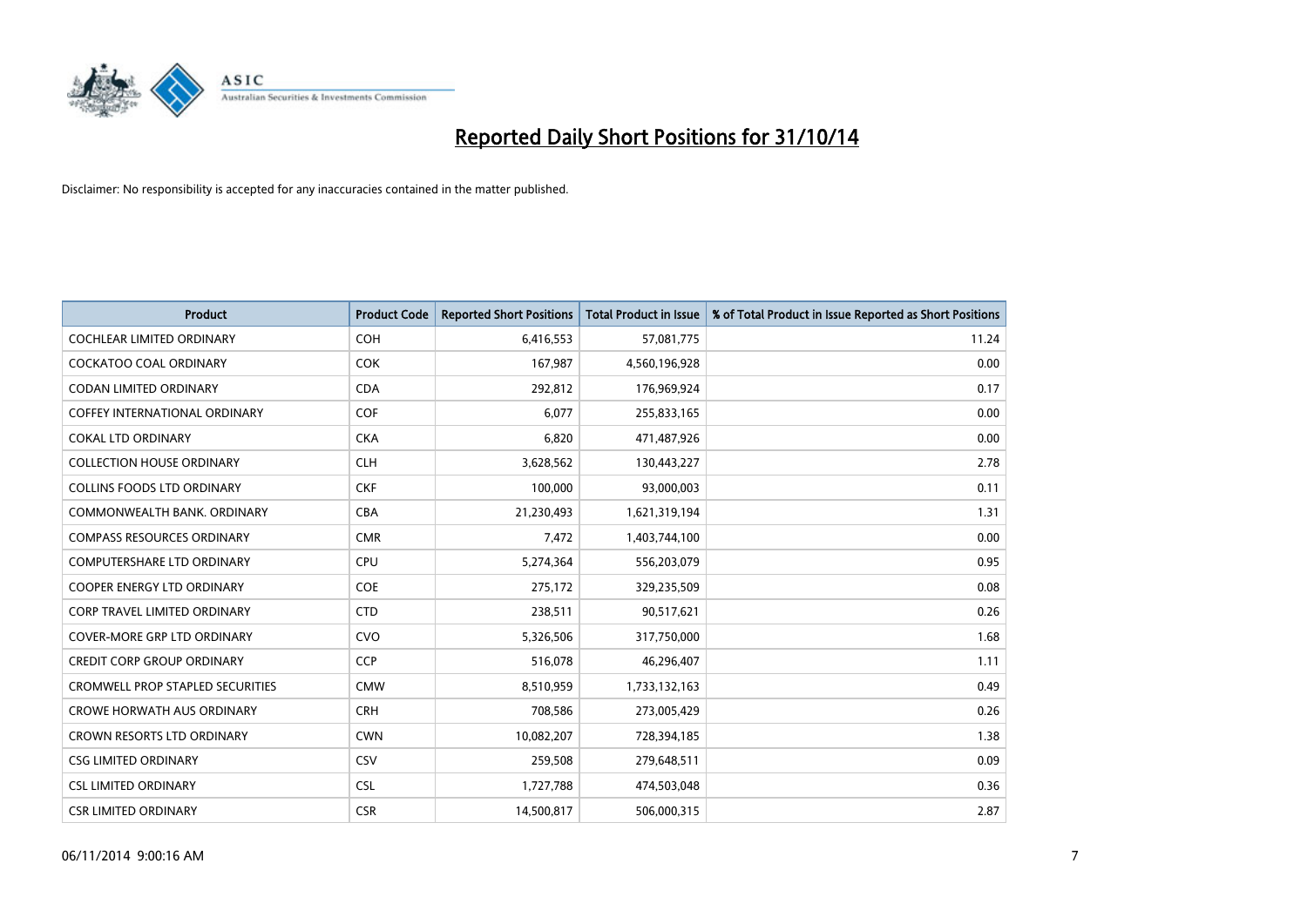

| <b>Product</b>                       | <b>Product Code</b> | <b>Reported Short Positions</b> | <b>Total Product in Issue</b> | % of Total Product in Issue Reported as Short Positions |
|--------------------------------------|---------------------|---------------------------------|-------------------------------|---------------------------------------------------------|
| <b>CUDECO LIMITED ORDINARY</b>       | CDU                 | 9,565,308                       | 235,425,143                   | 4.06                                                    |
| DATA#3 LIMITED ORDINARY              | <b>DTL</b>          | 61,123                          | 153,974,950                   | 0.04                                                    |
| <b>DECMIL GROUP LIMITED ORDINARY</b> | <b>DCG</b>          | 1,555,049                       | 168,657,794                   | 0.92                                                    |
| DEEP YELLOW LIMITED ORDINARY         | <b>DYL</b>          | 1,002                           | 1,891,196,227                 | 0.00                                                    |
| DEVINE LIMITED ORDINARY              | <b>DVN</b>          | 10,038                          | 158,730,556                   | 0.01                                                    |
| DEXUS PROPERTY GROUP STAPLED UNITS   | <b>DXS</b>          | 16,084,325                      | 5,433,110,810                 | 0.30                                                    |
| DICK SMITH HLDGS ORDINARY            | <b>DSH</b>          | 17,287,779                      | 236,511,364                   | 7.31                                                    |
| DISCOVERY METALS LTD ORDINARY        | <b>DML</b>          | 1,277,631                       | 644,039,581                   | 0.20                                                    |
| DOMINO PIZZA ENTERPR ORDINARY        | <b>DMP</b>          | 875,427                         | 86,160,773                    | 1.02                                                    |
| DONACO INTERNATIONAL ORDINARY        | <b>DNA</b>          | 6,339,567                       | 461,278,352                   | 1.37                                                    |
| DORAY MINERALS LTD ORDINARY          | <b>DRM</b>          | 242,861                         | 165,834,256                   | 0.15                                                    |
| DOWNER EDI LIMITED ORDINARY          | <b>DOW</b>          | 23,252,279                      | 435,399,975                   | 5.34                                                    |
| DRILLSEARCH ENERGY ORDINARY          | <b>DLS</b>          | 16,995,416                      | 460,889,691                   | 3.69                                                    |
| DUET GROUP STAPLED US PROHIBIT.      | <b>DUE</b>          | 8,341,606                       | 1,327,719,444                 | 0.63                                                    |
| DULUXGROUP LIMITED ORDINARY          | <b>DLX</b>          | 3,442,987                       | 383,503,942                   | 0.90                                                    |
| ECHO ENTERTAINMENT ORDINARY          | <b>EGP</b>          | 3,668,672                       | 825,672,730                   | 0.44                                                    |
| ELDERS LIMITED ORDINARY              | <b>ELD</b>          | 29,095,314                      | 837,232,507                   | 3.48                                                    |
| ELEMENTAL MINERALS ORDINARY          | ELM                 | 94,536                          | 368,273,957                   | 0.03                                                    |
| <b>EMECO HOLDINGS ORDINARY</b>       | <b>EHL</b>          | 8,274,064                       | 599,675,707                   | 1.38                                                    |
| ENERGY RESOURCES ORDINARY 'A'        | ERA                 | 11,816,437                      | 517,725,062                   | 2.28                                                    |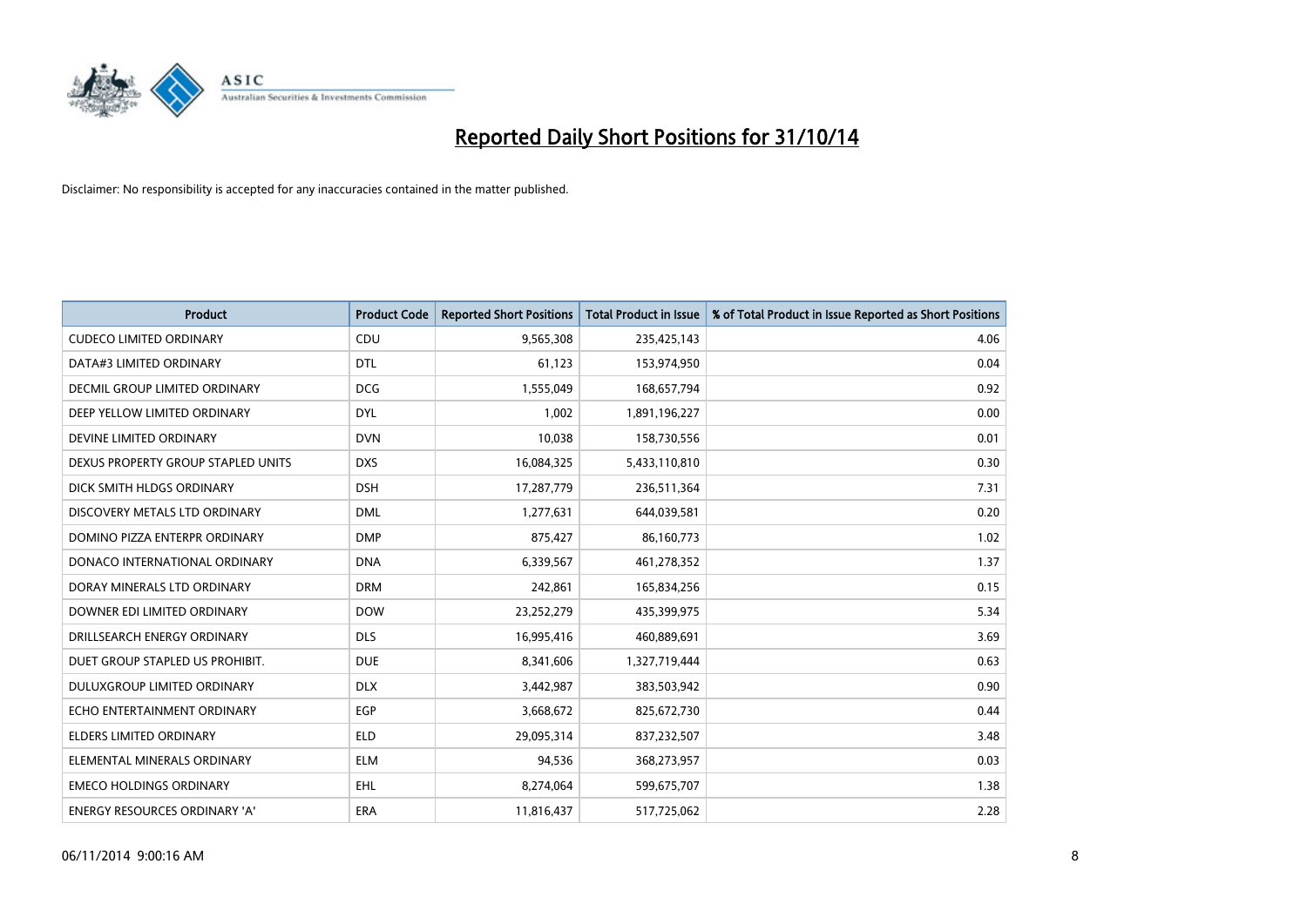

| <b>Product</b>                         | <b>Product Code</b> | <b>Reported Short Positions</b> | <b>Total Product in Issue</b> | % of Total Product in Issue Reported as Short Positions |
|----------------------------------------|---------------------|---------------------------------|-------------------------------|---------------------------------------------------------|
| <b>ENERGY WORLD CORPOR, ORDINARY</b>   | <b>EWC</b>          | 46,551,890                      | 1,734,166,672                 | 2.68                                                    |
| ENVESTRA LIMITED ORDINARY              | <b>ENV</b>          | 76,856                          | 1,796,808,474                 | 0.00                                                    |
| EQUATORIAL RES LTD ORDINARY            | EQX                 | 174                             | 122,185,353                   | 0.00                                                    |
| EQUITY TRUSTEES ORDINARY               | EQT                 | 29,497                          | 19,269,445                    | 0.15                                                    |
| ERM POWER LIMITED ORDINARY             | EPW                 | 545,532                         | 240,826,607                   | 0.23                                                    |
| EVOLUTION MINING LTD ORDINARY          | <b>EVN</b>          | 44,254,095                      | 714,921,647                   | 6.19                                                    |
| FAIRFAX MEDIA LTD ORDINARY             | <b>FXJ</b>          | 57,469,768                      | 2,351,955,725                 | 2.44                                                    |
| <b>FANTASTIC HOLDINGS ORDINARY</b>     | <b>FAN</b>          | 14,643                          | 103,068,398                   | 0.01                                                    |
| FAR LTD ORDINARY                       | FAR                 | 11,627,119                      | 3,126,808,427                 | 0.37                                                    |
| FEDERATION CNTRES ORD/UNIT STAPLED SEC | FDC                 | 1,243,127                       | 1,427,641,565                 | 0.09                                                    |
| FISHER & PAYKEL H. ORDINARY            | <b>FPH</b>          | 10,477                          | 556,381,396                   | 0.00                                                    |
| FLEETWOOD CORP ORDINARY                | <b>FWD</b>          | 1,614,582                       | 60,679,412                    | 2.66                                                    |
| FLETCHER BUILDING ORDINARY             | <b>FBU</b>          | 1,768,090                       | 687,854,788                   | 0.26                                                    |
| <b>FLEXIGROUP LIMITED ORDINARY</b>     | <b>FXL</b>          | 5,551,993                       | 304,096,060                   | 1.83                                                    |
| FLIGHT CENTRE TRAVEL ORDINARY          | <b>FLT</b>          | 7,359,612                       | 100,706,641                   | 7.31                                                    |
| FLINDERS MINES LTD ORDINARY            | <b>FMS</b>          | 420,990                         | 2,400,995,602                 | 0.02                                                    |
| <b>FOCUS MINERALS LTD ORDINARY</b>     | <b>FML</b>          | 8,561,205                       | 9,137,375,877                 | 0.09                                                    |
| FOLKESTONE EDU TRUST UNITS             | <b>FET</b>          | 1,020,930                       | 205,992,922                   | 0.50                                                    |
| FONTERRA SHARE FUND ORDINARY UNITS     | <b>FSF</b>          | 83                              | 119,965,742                   | 0.00                                                    |
| FORTESCUE METALS GRP ORDINARY          | <b>FMG</b>          | 285,056,799                     | 3,113,798,151                 | 9.15                                                    |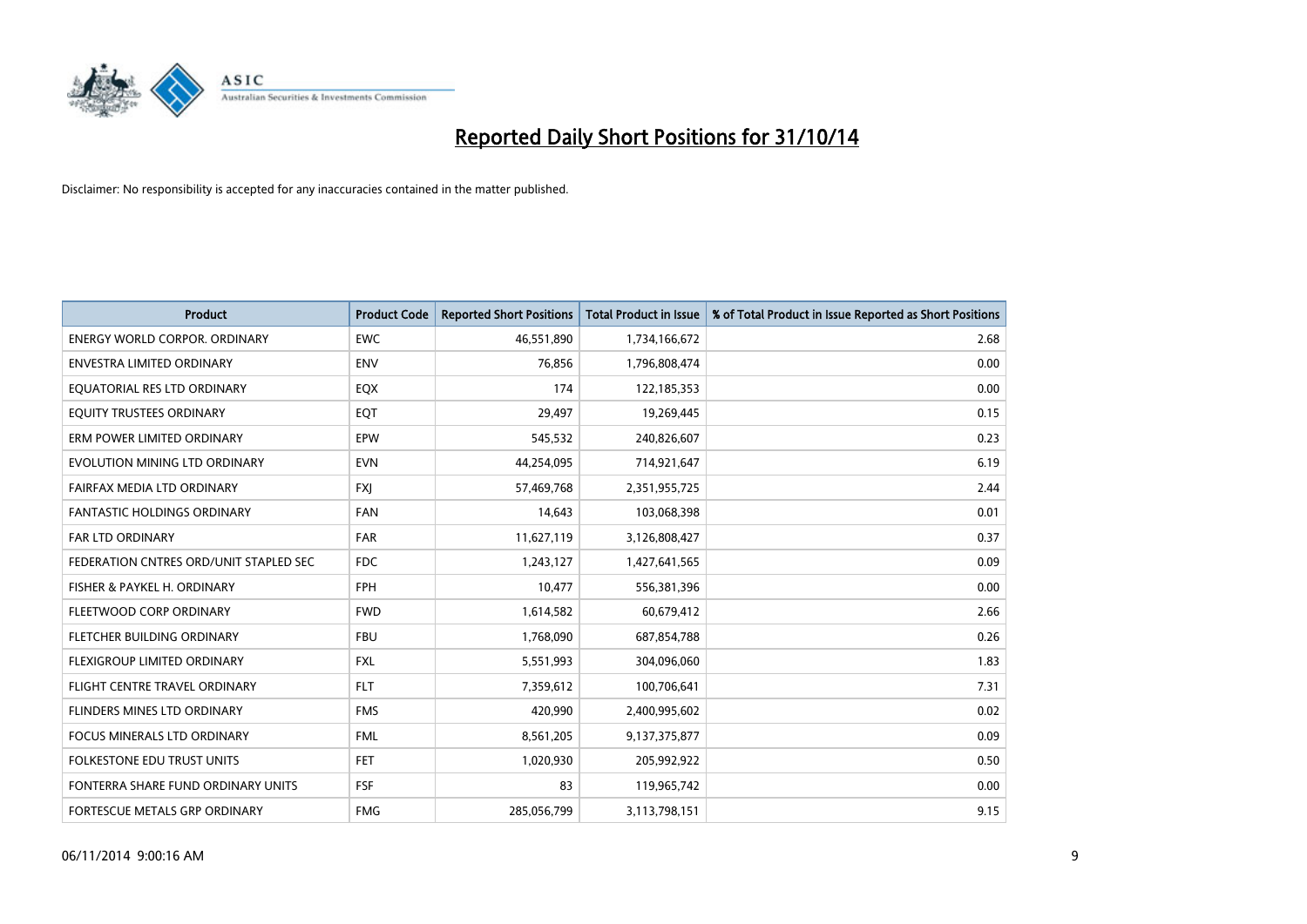

| <b>Product</b>                             | <b>Product Code</b> | <b>Reported Short Positions</b> | <b>Total Product in Issue</b> | % of Total Product in Issue Reported as Short Positions |
|--------------------------------------------|---------------------|---------------------------------|-------------------------------|---------------------------------------------------------|
| FREEDOM FOOD LTD ORDINARY                  | <b>FNP</b>          | 49.649                          | 152,085,470                   | 0.03                                                    |
| FUNTASTIC LIMITED ORDINARY                 | <b>FUN</b>          | 370,000                         | 669,869,723                   | 0.06                                                    |
| <b>G.U.D. HOLDINGS ORDINARY</b>            | <b>GUD</b>          | 2,710,015                       | 70,939,492                    | 3.82                                                    |
| <b>G8 EDUCATION LIMITED ORDINARY</b>       | <b>GEM</b>          | 11,268,994                      | 353,691,630                   | 3.19                                                    |
| <b>GALAXY RESOURCES ORDINARY</b>           | <b>GXY</b>          | 1,436,403                       | 1,064,496,654                 | 0.13                                                    |
| <b>GBST HOLDINGS., ORDINARY</b>            | <b>GBT</b>          | 12,370                          | 66,561,725                    | 0.02                                                    |
| <b>GDI PROPERTY GRP STAPLED SECURITIES</b> | <b>GDI</b>          | 363,731                         | 567,575,025                   | 0.06                                                    |
| <b>GENESIS ENERGY LTD ORDINARY</b>         | <b>GNE</b>          | 20,000                          | 1,000,000,000                 | 0.00                                                    |
| <b>GENTRACK GROUP LTD ORDINARY</b>         | <b>GTK</b>          | 2,922                           | 72,699,510                    | 0.00                                                    |
| <b>GENWORTH MORTGAGE ORDINARY</b>          | <b>GMA</b>          | 4,478,032                       | 650,000,000                   | 0.69                                                    |
| <b>GEODYNAMICS LIMITED ORDINARY</b>        | GDY                 | 819                             | 435,880,130                   | 0.00                                                    |
| <b>GINDALBIE METALS LTD ORDINARY</b>       | GBG                 | 34,216,705                      | 1,495,306,811                 | 2.29                                                    |
| <b>GOLD ROAD RES LTD ORDINARY</b>          | GOR                 | 1,171,514                       | 592,811,895                   | 0.20                                                    |
| <b>GOODMAN FIELDER, ORDINARY</b>           | GFF                 | 5,890,018                       | 1,955,559,207                 | 0.30                                                    |
| <b>GOODMAN GROUP STAPLED</b>               | <b>GMG</b>          | 7,342,005                       | 1,745,460,061                 | 0.42                                                    |
| <b>GPT GROUP STAPLED SEC.</b>              | GPT                 | 6,455,601                       | 1,685,460,955                 | 0.38                                                    |
| <b>GRAINCORP LIMITED A CLASS ORDINARY</b>  | <b>GNC</b>          | 10,073,177                      | 228,855,628                   | 4.40                                                    |
| <b>GRANGE RESOURCES. ORDINARY</b>          | <b>GRR</b>          | 8,377,809                       | 1,157,097,869                 | 0.72                                                    |
| <b>GREENCROSS LIMITED ORDINARY</b>         | <b>GXL</b>          | 2,249,749                       | 111,447,503                   | 2.02                                                    |
| <b>GREENLAND MIN EN LTD ORDINARY</b>       | GGG                 | 584,837                         | 669,389,552                   | 0.09                                                    |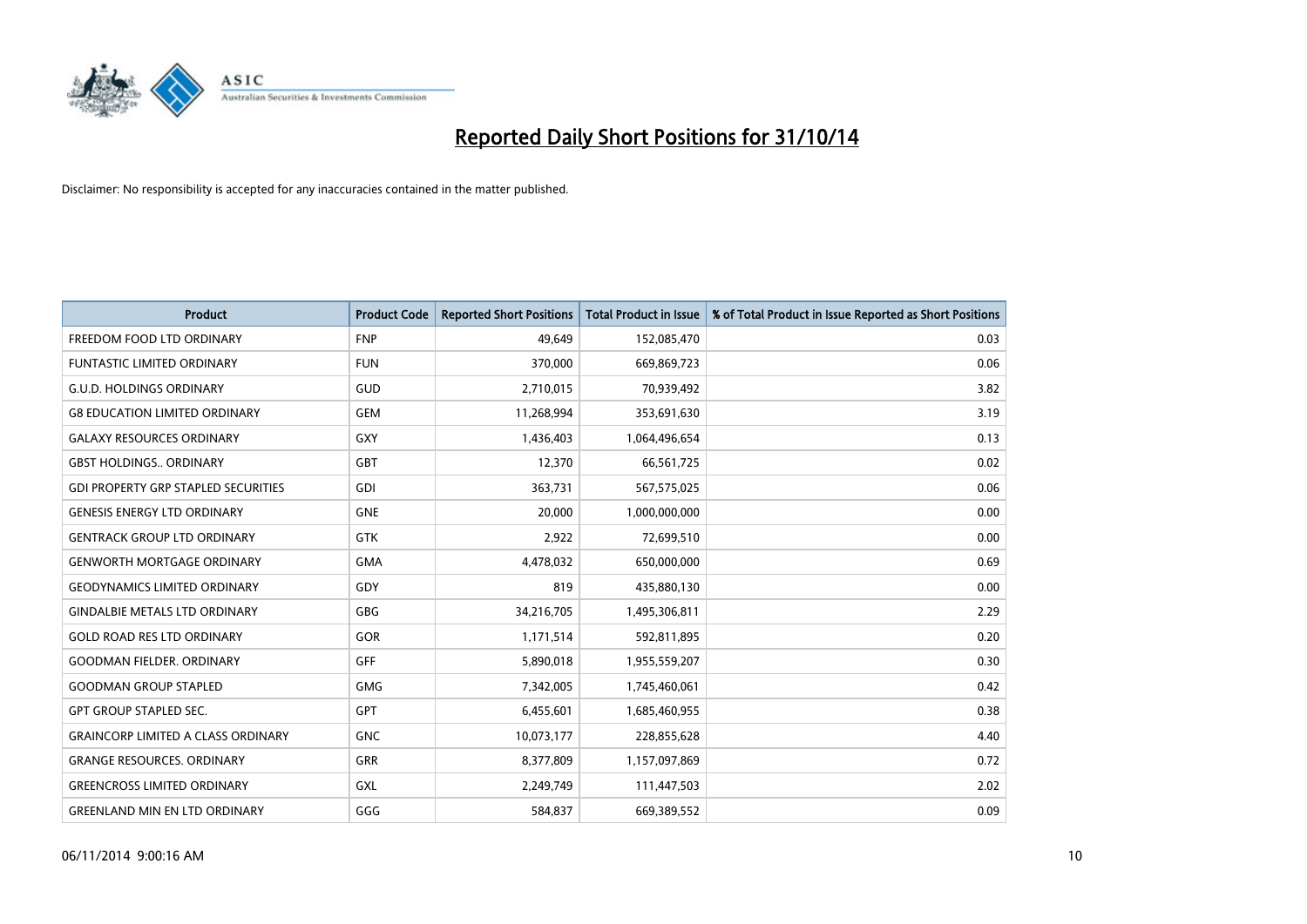

| <b>Product</b>                                   | <b>Product Code</b> | <b>Reported Short Positions</b> | <b>Total Product in Issue</b> | % of Total Product in Issue Reported as Short Positions |
|--------------------------------------------------|---------------------|---------------------------------|-------------------------------|---------------------------------------------------------|
| GREENLAND MIN EN LTD RIGHTS 26-JUN-14            | GGGR                | 3.842                           | 88,685,050                    | 0.00                                                    |
| <b>GROWTHPOINT PROPERTY ORD/UNIT STAPLED SEC</b> | GOZ                 | 1,940,119                       | 554,562,240                   | 0.35                                                    |
| <b>GRYPHON MINERALS LTD ORDINARY</b>             | GRY                 | 2,362,217                       | 401,115,935                   | 0.59                                                    |
| <b>GUILDFORD COAL LTD ORDINARY</b>               | <b>GUF</b>          | 77,890                          | 845,205,594                   | 0.01                                                    |
| <b>GWA GROUP LTD ORDINARY</b>                    | <b>GWA</b>          | 14,008,077                      | 306,533,770                   | 4.57                                                    |
| HANSEN TECHNOLOGIES ORDINARY                     | <b>HSN</b>          | 5,677                           | 163,214,381                   | 0.00                                                    |
| <b>HARVEY NORMAN ORDINARY</b>                    | <b>HVN</b>          | 43,557,003                      | 1,062,316,784                 | 4.10                                                    |
| HEALTHSCOPE LIMITED. ORDINARY                    | <b>HSO</b>          | 2,676,646                       | 1,732,094,838                 | 0.15                                                    |
| <b>HENDERSON GROUP CDI 1:1</b>                   | <b>HGG</b>          | 6,251,346                       | 743,750,462                   | 0.84                                                    |
| HFA HOLDINGS LIMITED ORDINARY                    | <b>HFA</b>          | 3,809                           | 162,147,897                   | 0.00                                                    |
| HIGHLANDS PACIFIC ORDINARY                       | <b>HIG</b>          | 3,153                           | 918,694,336                   | 0.00                                                    |
| HILLGROVE RES LTD ORDINARY                       | <b>HGO</b>          | 96,258                          | 147,711,123                   | 0.07                                                    |
| <b>HILLS LTD ORDINARY</b>                        | <b>HIL</b>          | 947,783                         | 231,985,526                   | 0.41                                                    |
| HORIZON OIL LIMITED ORDINARY                     | <b>HZN</b>          | 34,544,106                      | 1,301,981,265                 | 2.65                                                    |
| <b>HOTEL PROPERTY STAPLED</b>                    | <b>HPI</b>          | 14,837                          | 143,883,216                   | 0.01                                                    |
| HUON AQUACULTURE GRP ORDINARY                    | <b>HUO</b>          | 614,742                         | 87,337,207                    | 0.70                                                    |
| ICAR ASIA LTD ORDINARY                           | ICQ                 | 355,788                         | 193,188,846                   | 0.18                                                    |
| <b>ICON ENERGY LIMITED ORDINARY</b>              | <b>ICN</b>          | 100,000                         | 615,774,351                   | 0.02                                                    |
| <b>IINET LIMITED ORDINARY</b>                    | <b>IIN</b>          | 7,724,445                       | 162, 163, 526                 | 4.76                                                    |
| ILUKA RESOURCES ORDINARY                         | ILU                 | 35,190,241                      | 418,700,517                   | 8.40                                                    |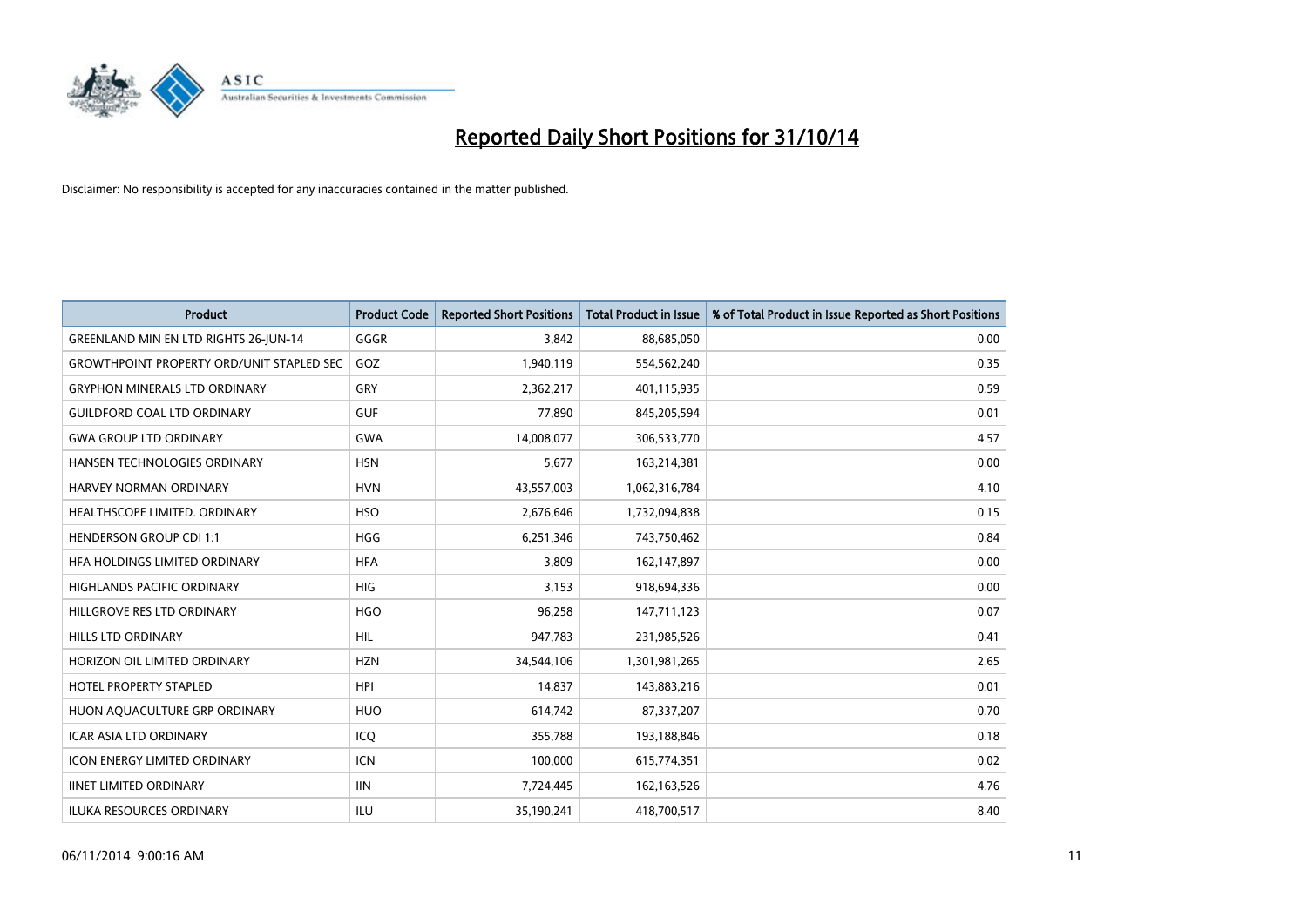

| <b>Product</b>                                  | <b>Product Code</b> | <b>Reported Short Positions</b> | <b>Total Product in Issue</b> | % of Total Product in Issue Reported as Short Positions |
|-------------------------------------------------|---------------------|---------------------------------|-------------------------------|---------------------------------------------------------|
| <b>IMDEX LIMITED ORDINARY</b>                   | <b>IMD</b>          | 2,687,848                       | 216,203,136                   | 1.24                                                    |
| <b>IMX RESOURCES LTD ORDINARY</b>               | IXR                 |                                 | 507,497,146                   | 0.00                                                    |
| <b>INCITEC PIVOT ORDINARY</b>                   | IPL                 | 39,411,000                      | 1,654,998,197                 | 2.38                                                    |
| INDEPENDENCE GROUP ORDINARY                     | <b>IGO</b>          | 710,617                         | 234,256,573                   | 0.30                                                    |
| <b>INDOPHIL RESOURCES ORDINARY</b>              | <b>IRN</b>          | 4,629,819                       | 1,203,146,194                 | 0.38                                                    |
| <b>INDUSTRIA REIT STAPLED</b>                   | <b>IDR</b>          | 286,815                         | 125,000,001                   | 0.23                                                    |
| INFIGEN ENERGY STAPLED SECURITIES               | <b>IFN</b>          | 2,830,656                       | 767,887,581                   | 0.37                                                    |
| <b>INFOMEDIA LTD ORDINARY</b>                   | <b>IFM</b>          | 759,493                         | 306,954,355                   | 0.25                                                    |
| <b>INGENIA GROUP STAPLED SECURITIES</b>         | <b>INA</b>          | 8,823,721                       | 878,851,911                   | 1.00                                                    |
| <b>INSURANCE AUSTRALIA ORDINARY</b>             | <b>IAG</b>          | 19,855,690                      | 2,341,618,048                 | 0.85                                                    |
| <b>INTREPID MINES ORDINARY</b>                  | <b>IAU</b>          | 5,019,191                       | 557,654,880                   | 0.90                                                    |
| <b>INVESTA OFFICE FUND STAPLED SECURITIES</b>   | <b>IOF</b>          | 886,502                         | 614,047,458                   | 0.14                                                    |
| <b>INVOCARE LIMITED ORDINARY</b>                | <b>IVC</b>          | 5,144,551                       | 110,030,298                   | 4.68                                                    |
| <b>IOOF HOLDINGS LTD ORDINARY</b>               | IFL                 | 12,975,454                      | 300,133,752                   | 4.32                                                    |
| <b>IPROPERTY GROUP LTD ORDINARY</b>             | <b>IPP</b>          | 1,002,424                       | 181,703,204                   | 0.55                                                    |
| <b>IRESS LIMITED ORDINARY</b>                   | IRE                 | 5,481,955                       | 159,097,319                   | 3.45                                                    |
| <b>ISELECT LTD ORDINARY</b>                     | <b>ISU</b>          | 895,587                         | 261,489,894                   | 0.34                                                    |
| <b>ISENTIA GROUP LTD ORDINARY</b>               | <b>ISD</b>          | 331,509                         | 200,000,001                   | 0.17                                                    |
| <b>ISENTRIC LTD. ORDINARY</b>                   | ICU                 | 134,432                         | 76,746,962                    | 0.18                                                    |
| <b>JAMES HARDIE INDUST CHESS DEPOSITARY INT</b> | <b>IHX</b>          | 6,869,396                       | 444,933,946                   | 1.54                                                    |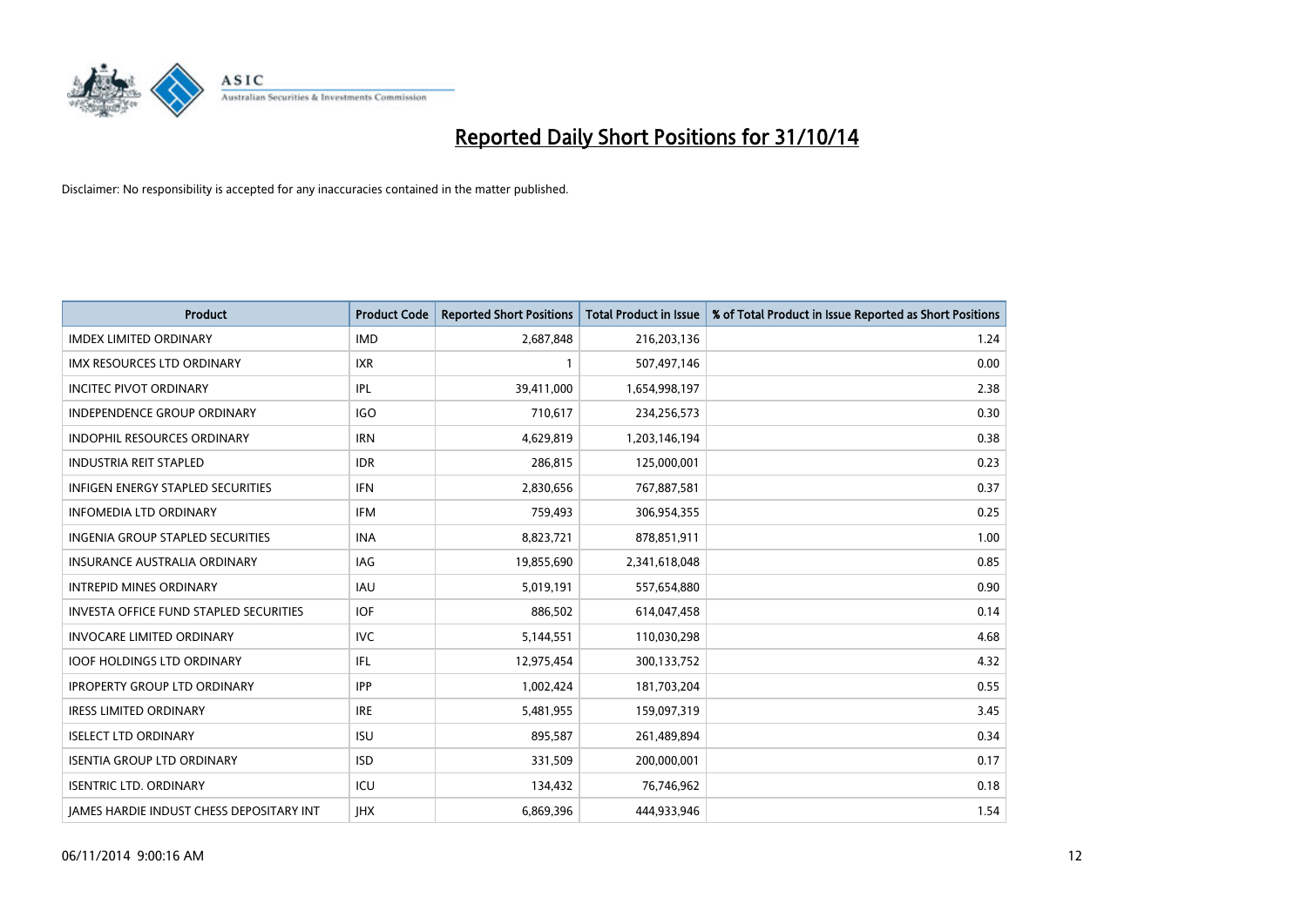

| <b>Product</b>                        | <b>Product Code</b> | <b>Reported Short Positions</b> | <b>Total Product in Issue</b> | % of Total Product in Issue Reported as Short Positions |
|---------------------------------------|---------------------|---------------------------------|-------------------------------|---------------------------------------------------------|
| JAPARA HEALTHCARE LT ORDINARY         | <b>IHC</b>          | 6,082,676                       | 263,046,592                   | 2.31                                                    |
| <b>JB HI-FI LIMITED ORDINARY</b>      | <b>IBH</b>          | 12,438,814                      | 98,947,309                    | 12.57                                                   |
| <b>KAGARA LTD ORDINARY</b>            | <b>KZL</b>          | 34,720                          | 798,953,117                   | 0.00                                                    |
| KAROON GAS AUSTRALIA ORDINARY         | <b>KAR</b>          | 21,571,122                      | 252,969,964                   | 8.53                                                    |
| KATHMANDU HOLD LTD ORDINARY           | <b>KMD</b>          | 5,086,838                       | 201,318,944                   | 2.53                                                    |
| <b>KBL MINING LIMITED ORDINARY</b>    | KBL                 | 1,820                           | 393,535,629                   | 0.00                                                    |
| KINGSGATE CONSOLID. ORDINARY          | <b>KCN</b>          | 21,311,268                      | 223,584,937                   | 9.53                                                    |
| KINGSROSE MINING LTD ORDINARY         | <b>KRM</b>          | 426,348                         | 358,611,493                   | 0.12                                                    |
| KOGI IRON LTD ORDINARY                | <b>KFE</b>          | 2,361,553                       | 376,669,836                   | 0.63                                                    |
| LEIGHTON HOLDINGS ORDINARY            | LEI                 | 5,665,966                       | 338,503,563                   | 1.67                                                    |
| LEND LEASE GROUP UNIT/ORD STAPLED     | <b>LLC</b>          | 2,822,759                       | 579,596,726                   | 0.49                                                    |
| LIQUEFIED NATURAL ORDINARY            | LNG                 | 8,198,650                       | 461,423,201                   | 1.78                                                    |
| LONESTAR RESO LTD ORDINARY            | <b>LNR</b>          | 849,817                         | 752,187,211                   | 0.11                                                    |
| LUCAPA DIAMOND LTD ORDINARY           | <b>LOM</b>          | 34,200                          | 181,851,630                   | 0.02                                                    |
| LYNAS CORPORATION ORDINARY            | <b>LYC</b>          | 78,877,915                      | 3,370,878,205                 | 2.34                                                    |
| <b>M2 GRP LTD ORDINARY</b>            | <b>MTU</b>          | 4,357,759                       | 180,974,848                   | 2.41                                                    |
| <b>MACA LIMITED ORDINARY</b>          | <b>MLD</b>          | 246,480                         | 232,676,373                   | 0.11                                                    |
| <b>MACMAHON HOLDINGS ORDINARY</b>     | <b>MAH</b>          | 37,765                          | 1,261,699,966                 | 0.00                                                    |
| MACO ATLAS ROADS GRP ORDINARY STAPLED | <b>MOA</b>          | 6,411,991                       | 511,538,852                   | 1.25                                                    |
| MACQUARIE GROUP LTD ORDINARY          | MQG                 | 1,459,363                       | 321,202,994                   | 0.45                                                    |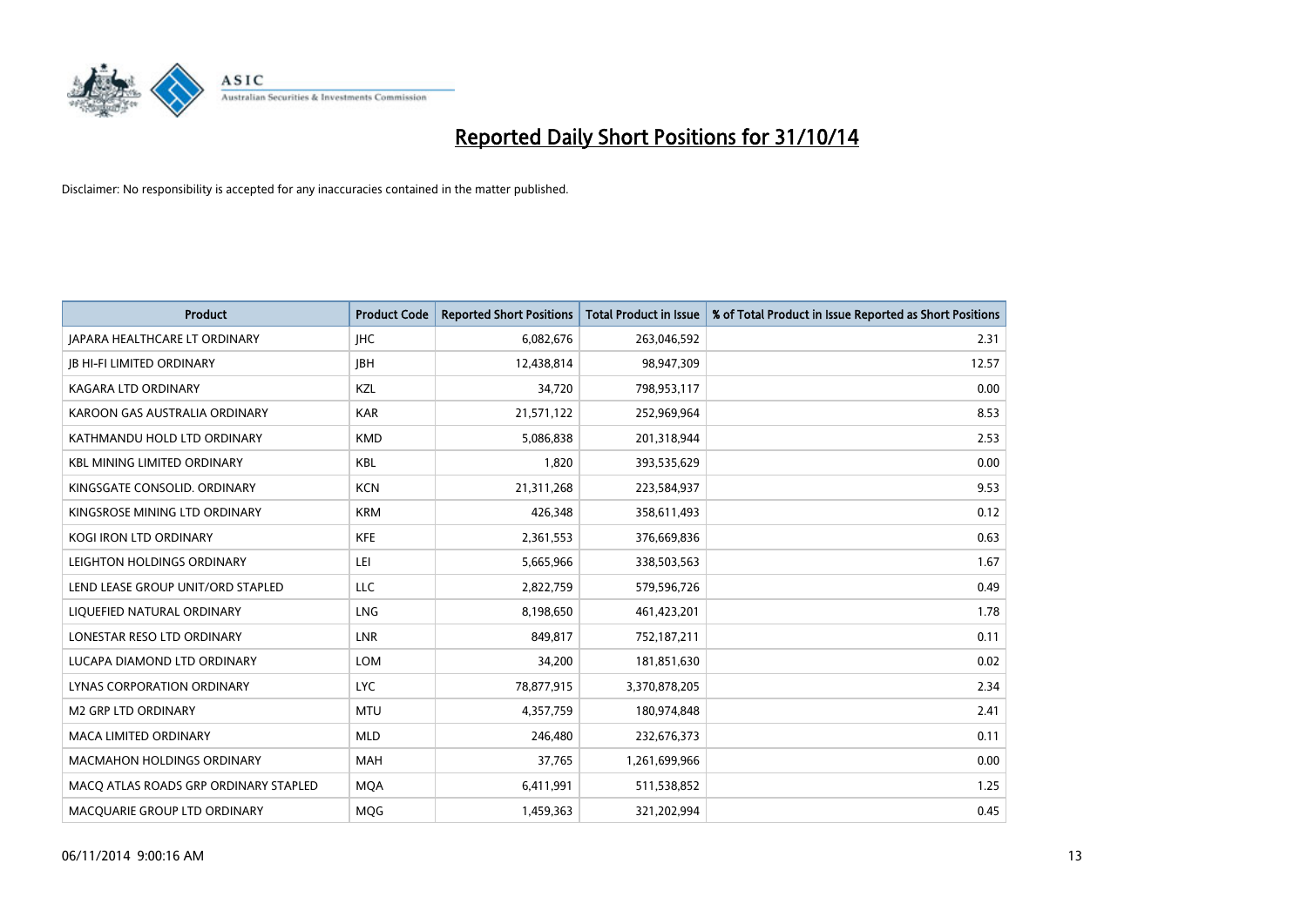

| <b>Product</b>                       | <b>Product Code</b> | <b>Reported Short Positions</b> | <b>Total Product in Issue</b> | % of Total Product in Issue Reported as Short Positions |
|--------------------------------------|---------------------|---------------------------------|-------------------------------|---------------------------------------------------------|
| MAGELLAN FIN GRP LTD ORDINARY        | <b>MFG</b>          | 4,478,542                       | 159,575,536                   | 2.81                                                    |
| MANTRA GROUP LTD ORDINARY            | <b>MTR</b>          | 4,020,958                       | 249,471,229                   | 1.61                                                    |
| <b>MATRIX C &amp; E LTD ORDINARY</b> | <b>MCE</b>          | 2,572,220                       | 94,555,428                    | 2.72                                                    |
| MAVERICK DRILLING ORDINARY           | <b>MAD</b>          | 2,941,280                       | 544,321,602                   | 0.54                                                    |
| <b>MAXITRANS INDUSTRIES ORDINARY</b> | <b>MXI</b>          | 13,125                          | 185,075,653                   | 0.01                                                    |
| MAYNE PHARMA LTD ORDINARY            | <b>MYX</b>          | 10,804,223                      | 587,634,335                   | 1.84                                                    |
| MCMILLAN SHAKESPEARE ORDINARY        | <b>MMS</b>          | 1,174,887                       | 77,525,801                    | 1.52                                                    |
| MCPHERSON'S LTD ORDINARY             | <b>MCP</b>          | 10,011                          | 95,434,645                    | 0.01                                                    |
| MEDUSA MINING LTD ORDINARY           | <b>MML</b>          | 14,741,523                      | 207,794,301                   | 7.09                                                    |
| MERIDIAN ENERGY INSTALMENT RECEIPTS  | <b>MEZCA</b>        | 200,000                         | 1,255,413,626                 | 0.02                                                    |
| MERMAID MARINE ORDINARY              | <b>MRM</b>          | 19,639,943                      | 368,666,221                   | 5.33                                                    |
| MESOBLAST LIMITED ORDINARY           | <b>MSB</b>          | 20,591,494                      | 321,696,029                   | 6.40                                                    |
| METALS X LIMITED ORDINARY            | <b>MLX</b>          | 3,049,865                       | 1,655,826,110                 | 0.18                                                    |
| METCASH LIMITED ORDINARY             | <b>MTS</b>          | 122,336,339                     | 903,309,574                   | 13.54                                                   |
| METMINCO LIMITED ORDINARY            | <b>MNC</b>          | 32,000                          | 1,796,381,542                 | 0.00                                                    |
| MIGHTY RIVER POWER ORDINARY          | <b>MYT</b>          | 3,285,084                       | 1,400,012,517                 | 0.23                                                    |
| MINCOR RESOURCES NL ORDINARY         | <b>MCR</b>          | 78,839                          | 188,208,274                   | 0.04                                                    |
| MINERAL DEPOSITS ORDINARY            | <b>MDL</b>          | 1,108,386                       | 103,676,341                   | 1.07                                                    |
| MINERAL RESOURCES, ORDINARY          | <b>MIN</b>          | 18,122,350                      | 187,270,274                   | 9.68                                                    |
| MINT WIRELESS ORDINARY               | <b>MNW</b>          | 2,465                           | 470,372,395                   | 0.00                                                    |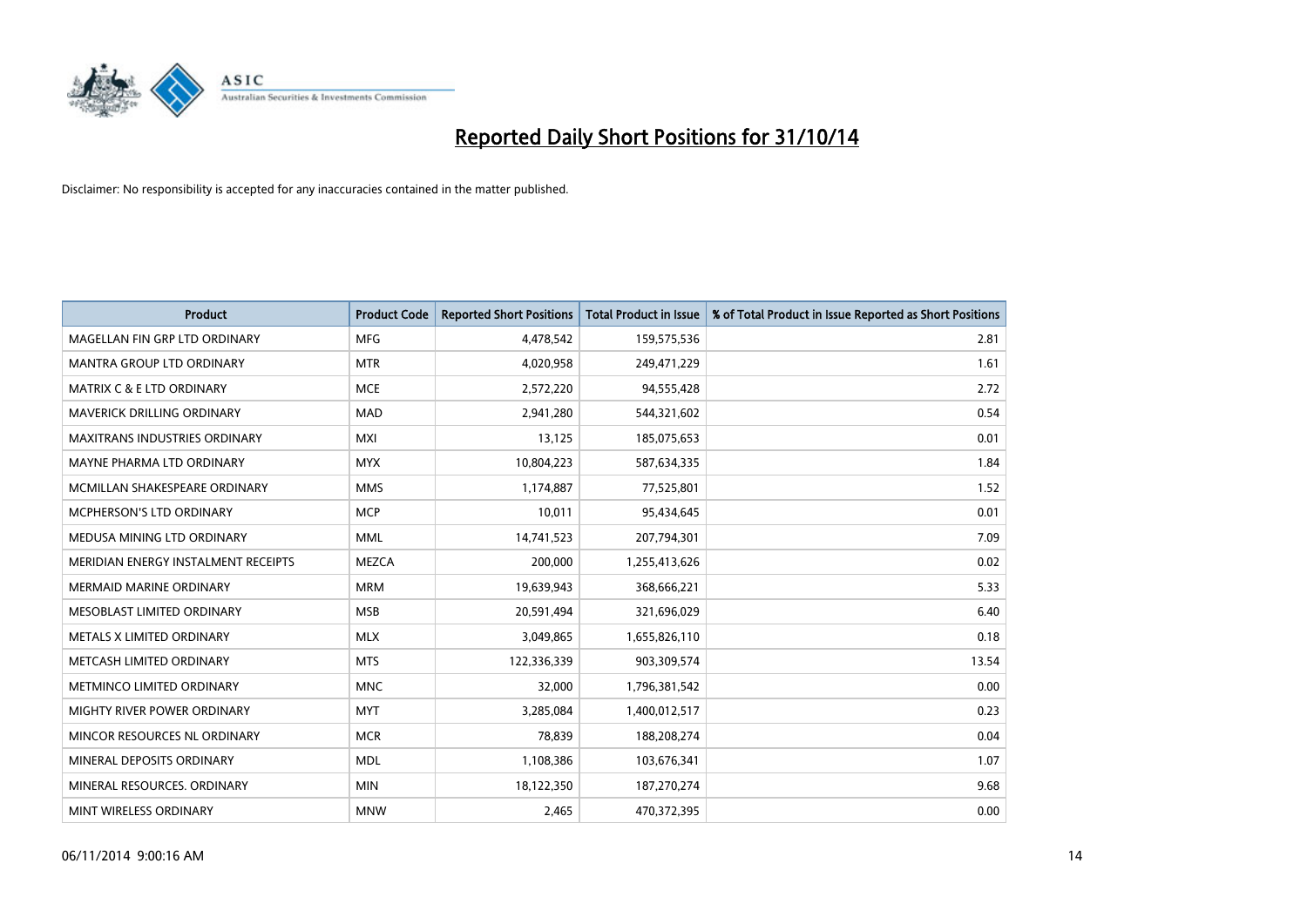

| Product                           | <b>Product Code</b> | <b>Reported Short Positions</b> | <b>Total Product in Issue</b> | % of Total Product in Issue Reported as Short Positions |
|-----------------------------------|---------------------|---------------------------------|-------------------------------|---------------------------------------------------------|
| MIRABELA NICKEL LTD ORDINARY      | <b>MBN</b>          | 10                              | 929,710,216                   | 0.00                                                    |
| MIRVAC GROUP STAPLED SECURITIES   | <b>MGR</b>          | 3,190,757                       | 3,697,197,370                 | 0.09                                                    |
| <b>MOLOPO ENERGY LTD ORDINARY</b> | <b>MPO</b>          | 31,118                          | 248,705,730                   | 0.01                                                    |
| MONADELPHOUS GROUP ORDINARY       | <b>MND</b>          | 7,498,455                       | 92,998,380                    | 8.06                                                    |
| MONASH IVF GROUP LTD ORDINARY     | <b>MVF</b>          | 445,385                         | 231,081,089                   | 0.19                                                    |
| MORTGAGE CHOICE LTD ORDINARY      | <b>MOC</b>          | 1,086                           | 123,879,296                   | 0.00                                                    |
| <b>MOUNT GIBSON IRON ORDINARY</b> | <b>MGX</b>          | 36,429,880                      | 1,090,805,085                 | 3.34                                                    |
| MULTIPLEX SITES SITES             | <b>MXUPA</b>        | 2,469                           | 4,500,000                     | 0.05                                                    |
| MYER HOLDINGS LTD ORDINARY        | <b>MYR</b>          | 104,420,595                     | 585,689,551                   | 17.83                                                   |
| NANOSONICS LIMITED ORDINARY       | <b>NAN</b>          | 2,088,472                       | 264,332,826                   | 0.79                                                    |
| NATIONAL AUST. BANK ORDINARY      | <b>NAB</b>          | 19,645,404                      | 2,365,790,790                 | 0.83                                                    |
| NATIONAL STORAGE STAPLED          | <b>NSR</b>          | 976,266                         | 290,831,660                   | 0.34                                                    |
| NAVITAS LIMITED ORDINARY          | <b>NVT</b>          | 3,214,911                       | 376,037,813                   | 0.85                                                    |
| NEARMAP LTD ORDINARY              | <b>NEA</b>          | 1,404,847                       | 338,146,101                   | 0.42                                                    |
| NEON ENERGY LIMITED ORDINARY      | <b>NEN</b>          | 140,474                         | 553,037,848                   | 0.03                                                    |
| NEW HOPE CORPORATION ORDINARY     | <b>NHC</b>          | 1,018,614                       | 830,999,449                   | 0.12                                                    |
| NEWCREST MINING ORDINARY          | <b>NCM</b>          | 10,565,804                      | 766,510,971                   | 1.38                                                    |
| NEWS CORP A NON-VOTING CDI        | <b>NWSLV</b>        | 222,371                         | 2,692,304                     | 8.26                                                    |
| NEWS CORP B VOTING CDI            | <b>NWS</b>          | 2,516,955                       | 23,433,427                    | 10.74                                                   |
| NEWSAT LIMITED ORDINARY           | <b>NWT</b>          | 6,746,242                       | 613,199,841                   | 1.10                                                    |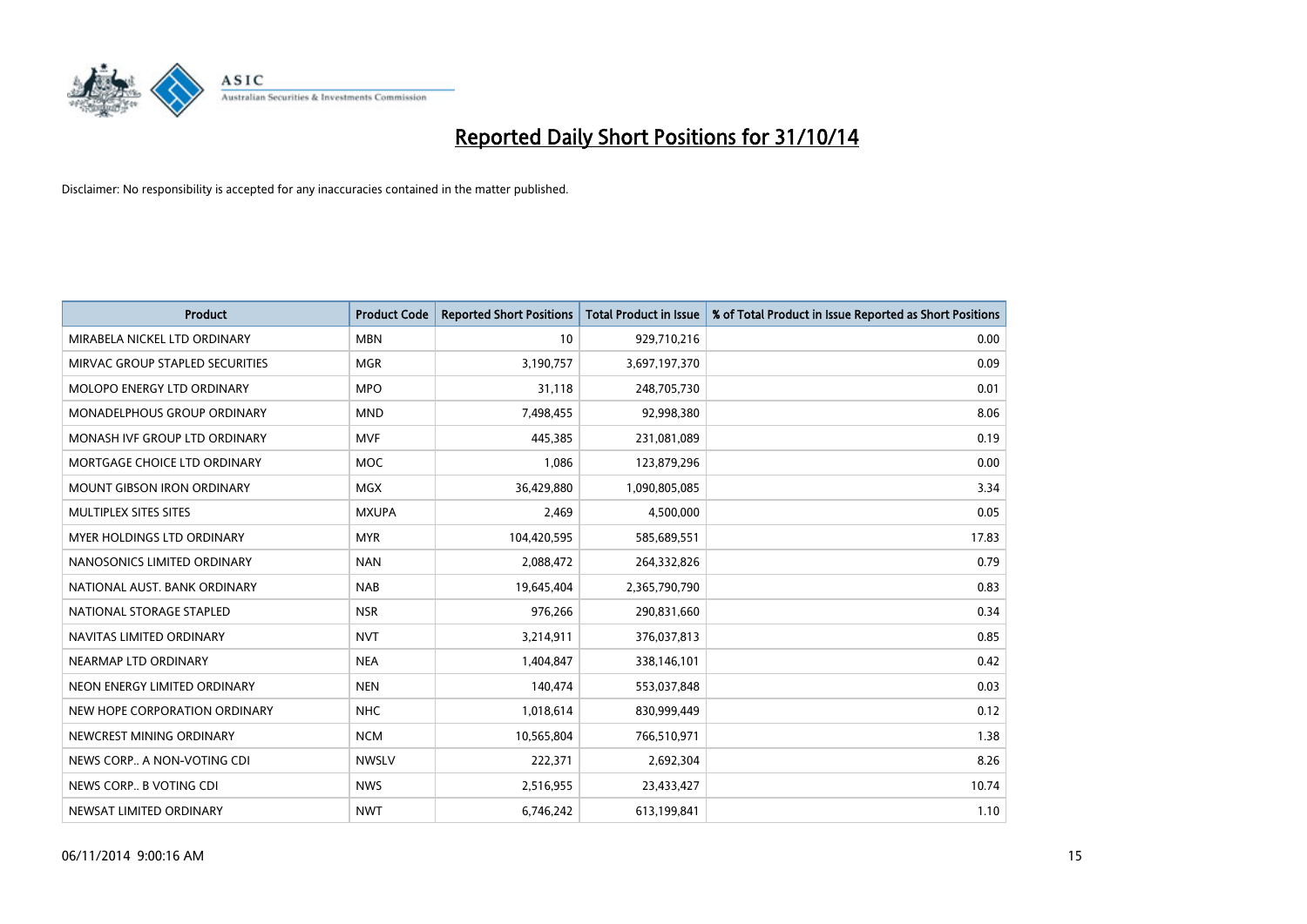

| <b>Product</b>                        | <b>Product Code</b> | <b>Reported Short Positions</b> | <b>Total Product in Issue</b> | % of Total Product in Issue Reported as Short Positions |
|---------------------------------------|---------------------|---------------------------------|-------------------------------|---------------------------------------------------------|
| NEXTDC LIMITED ORDINARY               | <b>NXT</b>          | 18,668,352                      | 193,154,486                   | 9.66                                                    |
| NEXUS ENERGY LIMITED ORDINARY         | <b>NXS</b>          | 83,983                          | 1,330,219,459                 | 0.01                                                    |
| NIB HOLDINGS LIMITED ORDINARY         | <b>NHF</b>          | 2,336,569                       | 439,004,182                   | 0.53                                                    |
| NINE ENTERTAINMENT ORDINARY           | <b>NEC</b>          | 10,188,832                      | 940,295,023                   | 1.08                                                    |
| NOBLE MINERAL RES ORDINARY            | <b>NMG</b>          | 2,365,726                       | 666,397,952                   | 0.36                                                    |
| NORTHERN IRON LTD ORDINARY            | <b>NFE</b>          | 11,392                          | 484,405,314                   | 0.00                                                    |
| NORTHERN STAR ORDINARY                | <b>NST</b>          | 14,025,238                      | 592,256,718                   | 2.37                                                    |
| NRW HOLDINGS LIMITED ORDINARY         | <b>NWH</b>          | 7,246,534                       | 278,888,011                   | 2.60                                                    |
| NUFARM LIMITED ORDINARY               | <b>NUF</b>          | 12,546,936                      | 264, 367, 746                 | 4.75                                                    |
| NUPLEX INDUSTRIES ORDINARY            | <b>NPX</b>          | 1,000                           | 198,125,827                   | 0.00                                                    |
| OCEANAGOLD CORP. CHESS DEPOSITARY INT | <b>OGC</b>          | 1,936,312                       | 301,520,186                   | 0.64                                                    |
| OIL SEARCH LTD ORDINARY               | OSH                 | 3,233,223                       | 1,522,692,587                 | 0.21                                                    |
| OM HOLDINGS LIMITED ORDINARY          | <b>OMH</b>          | 58,082                          | 733,423,337                   | 0.01                                                    |
| ORBIS GOLD LTD ORDINARY               | <b>OBS</b>          | 10,000                          | 249,886,056                   | 0.00                                                    |
| ORICA LIMITED ORDINARY                | ORI                 | 20,383,030                      | 372,743,291                   | 5.47                                                    |
| ORIGIN ENERGY ORDINARY                | ORG                 | 7,642,086                       | 1,106,302,201                 | 0.69                                                    |
| OROCOBRE LIMITED ORDINARY             | <b>ORE</b>          | 2,528,705                       | 132,041,911                   | 1.92                                                    |
| ORORA LIMITED ORDINARY                | <b>ORA</b>          | 7,203,549                       | 1,206,684,923                 | 0.60                                                    |
| OROTONGROUP LIMITED ORDINARY          | <b>ORL</b>          | 252,686                         | 40,880,902                    | 0.62                                                    |
| OZ MINERALS ORDINARY                  | OZL                 | 15,930,362                      | 303,470,022                   | 5.25                                                    |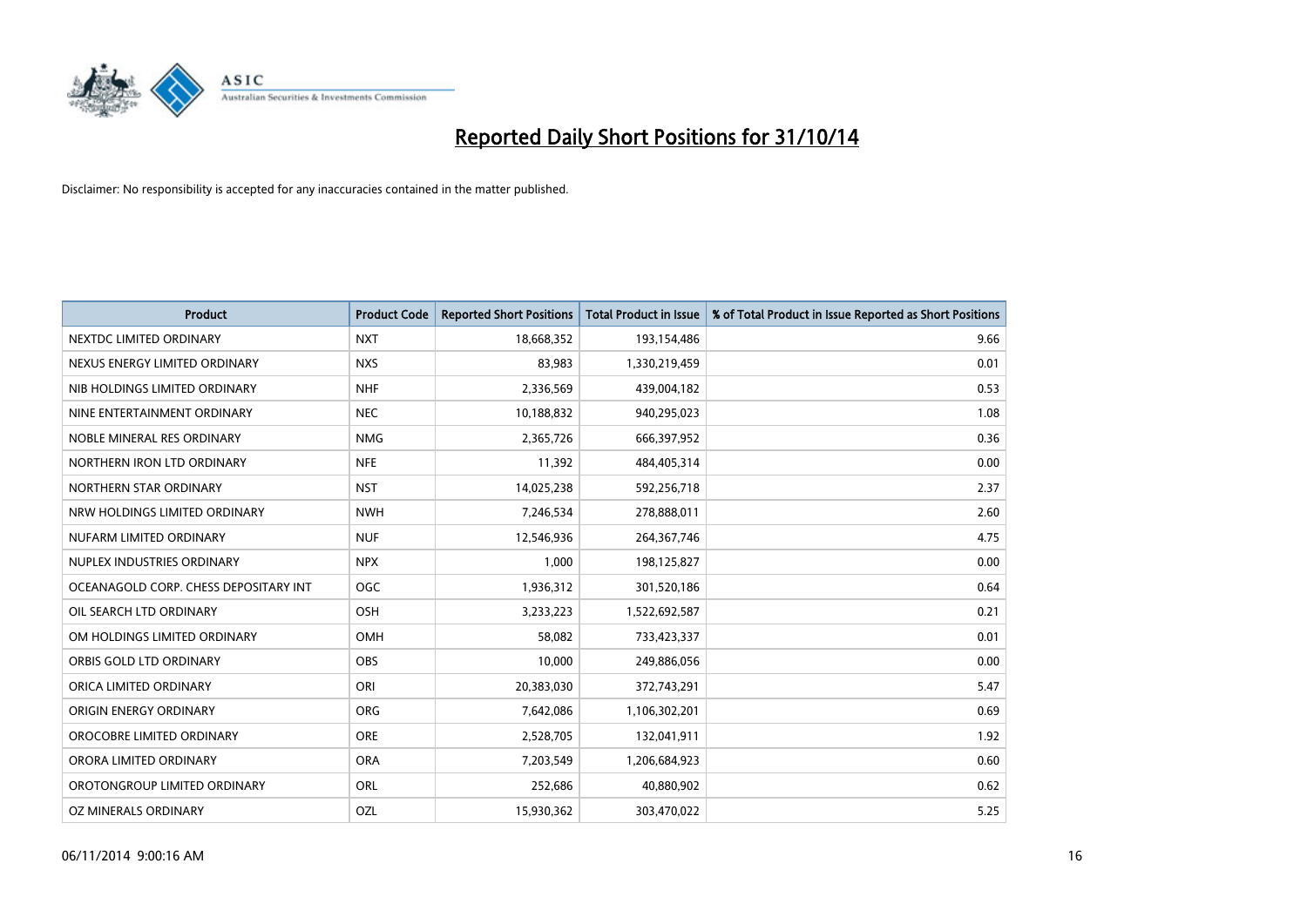

| <b>Product</b>                | <b>Product Code</b> | <b>Reported Short Positions</b> | <b>Total Product in Issue</b> | % of Total Product in Issue Reported as Short Positions |
|-------------------------------|---------------------|---------------------------------|-------------------------------|---------------------------------------------------------|
| OZFOREX GROUP LTD ORDINARY    | <b>OFX</b>          | 8,028,767                       | 240,000,000                   | 3.35                                                    |
| PACIFIC BRANDS ORDINARY       | <b>PBG</b>          | 68,399,889                      | 917,226,291                   | 7.46                                                    |
| PACT GROUP HLDGS LTD ORDINARY | <b>PGH</b>          | 2,608,576                       | 294,097,961                   | 0.89                                                    |
| PALADIN ENERGY LTD ORDINARY   | <b>PDN</b>          | 112,817,312                     | 964,894,574                   | 11.69                                                   |
| PANAUST LIMITED ORDINARY      | <b>PNA</b>          | 88,650                          | 636,599,496                   | 0.01                                                    |
| PANORAMIC RESOURCES ORDINARY  | PAN                 | 138,864                         | 322,275,824                   | 0.04                                                    |
| PANTERRA GOLD LTD ORDINARY    | PGI                 |                                 | 822,241,166                   | 0.00                                                    |
| PAPERLINX LIMITED ORDINARY    | <b>PPX</b>          | 44,691                          | 665, 181, 261                 | 0.01                                                    |
| PAPILLON RES LTD ORDINARY     | PIR                 | 112,616                         | 356,976,210                   | 0.03                                                    |
| PATTIES FOODS LTD ORDINARY    | PFL                 | 9,001                           | 139,144,338                   | 0.01                                                    |
| PEET LIMITED ORDINARY         | <b>PPC</b>          | 52,444                          | 434,682,005                   | 0.01                                                    |
| PERPETUAL LIMITED ORDINARY    | <b>PPT</b>          | 1,248,670                       | 46,574,426                    | 2.68                                                    |
| PERSEUS MINING LTD ORDINARY   | PRU                 | 22,172,971                      | 526,656,401                   | 4.21                                                    |
| PHARMAXIS LTD ORDINARY        | <b>PXS</b>          | 501,000                         | 309,637,849                   | 0.16                                                    |
| PHOSPHAGENICS LTD. ORDINARY   | POH                 | 43,750                          | 1,261,965,957                 | 0.00                                                    |
| PLATINUM ASSET ORDINARY       | <b>PTM</b>          | 3,005,828                       | 580,786,282                   | 0.52                                                    |
| PLATINUM AUSTRALIA ORDINARY   | <b>PLA</b>          | 836,027                         | 504,968,043                   | 0.17                                                    |
| PMP LIMITED ORDINARY          | <b>PMP</b>          | 27,581                          | 323,781,124                   | 0.01                                                    |
| POSEIDON NICK LTD ORDINARY    | <b>POS</b>          | 909,230                         | 601,024,910                   | 0.15                                                    |
| PRANA BIOTECHNOLOGY ORDINARY  | PBT                 | 2,883,607                       | 488,936,960                   | 0.59                                                    |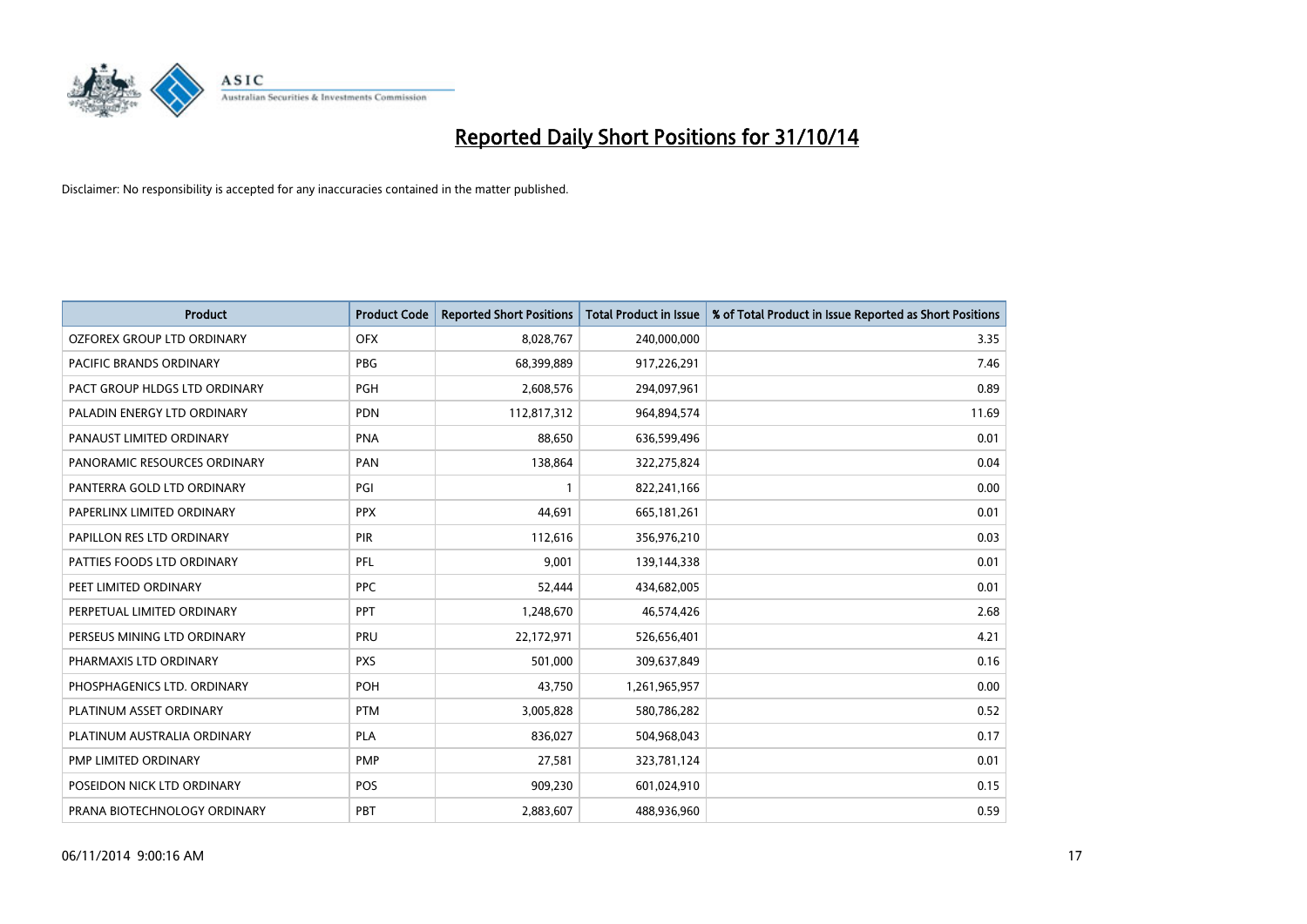

| <b>Product</b>                      | <b>Product Code</b> | <b>Reported Short Positions</b> | <b>Total Product in Issue</b> | % of Total Product in Issue Reported as Short Positions |
|-------------------------------------|---------------------|---------------------------------|-------------------------------|---------------------------------------------------------|
| PREMIER INVESTMENTS ORDINARY        | <b>PMV</b>          | 236,705                         | 155,714,874                   | 0.15                                                    |
| PRIMA BIOMED LTD ORDINARY           | <b>PRR</b>          | 132,361                         | 1,258,301,929                 | 0.01                                                    |
| PRIMARY HEALTH CARE ORDINARY        | <b>PRY</b>          | 26,335,187                      | 512,130,550                   | 5.14                                                    |
| PRIME MEDIA GRP LTD ORDINARY        | <b>PRT</b>          | 1,486,042                       | 366,330,303                   | 0.41                                                    |
| PROGRAMMED ORDINARY                 | <b>PRG</b>          | 169,755                         | 118,651,911                   | 0.14                                                    |
| PURA VIDA ENERGY NL ORDINARY        | <b>PVD</b>          | 13,079                          | 130,130,698                   | 0.01                                                    |
| <b>QANTAS AIRWAYS ORDINARY</b>      | QAN                 | 31,909,409                      | 2,196,330,250                 | 1.45                                                    |
| OBE INSURANCE GROUP ORDINARY        | QBE                 | 23,614,734                      | 1,364,945,301                 | 1.73                                                    |
| <b>OUBE HOLDINGS LTD ORDINARY</b>   | <b>QUB</b>          | 5,462,134                       | 1,054,428,076                 | 0.52                                                    |
| RAMSAY HEALTH CARE ORDINARY         | <b>RHC</b>          | 550,827                         | 202,081,252                   | 0.27                                                    |
| RANGE RESOURCES LTD ORDINARY        | <b>RRS</b>          | 750,000                         | 5,033,728,297                 | 0.01                                                    |
| <b>RCG CORPORATION LTD ORDINARY</b> | <b>RCG</b>          | 285,854                         | 263,808,625                   | 0.11                                                    |
| <b>RCR TOMLINSON ORDINARY</b>       | <b>RCR</b>          | 398,480                         | 139,000,806                   | 0.29                                                    |
| <b>REA GROUP ORDINARY</b>           | <b>REA</b>          | 1,738,382                       | 131,714,699                   | 1.32                                                    |
| <b>REAL ENERGY CORP ORDINARY</b>    | <b>RLE</b>          | 43,176                          | 137,688,833                   | 0.03                                                    |
| <b>RECALL HOLDINGS LTD ORDINARY</b> | <b>REC</b>          | 6,587,255                       | 313,149,677                   | 2.10                                                    |
| <b>RECKON LIMITED ORDINARY</b>      | <b>RKN</b>          | 1,397,296                       | 112,084,762                   | 1.25                                                    |
| <b>RED 5 LIMITED ORDINARY</b>       | <b>RED</b>          | 174,740                         | 759,451,008                   | 0.02                                                    |
| <b>RED FORK ENERGY ORDINARY</b>     | <b>RFE</b>          | 318,694                         | 501,051,719                   | 0.06                                                    |
| REDBANK ENERGY LTD ORDINARY         | <b>AEJ</b>          | 13                              | 786,287                       | 0.00                                                    |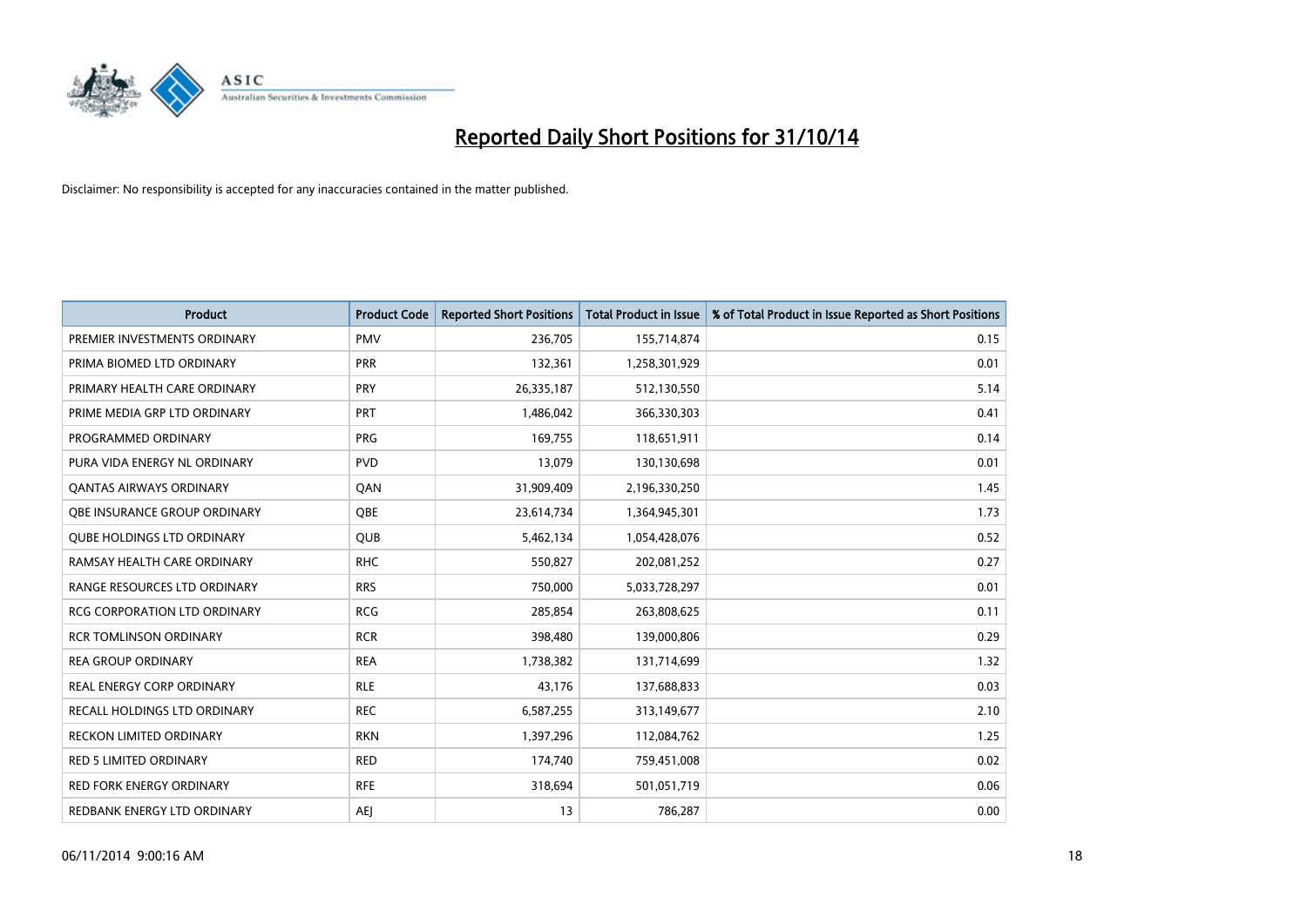

| <b>Product</b>                      | <b>Product Code</b> | <b>Reported Short Positions</b> | Total Product in Issue | % of Total Product in Issue Reported as Short Positions |
|-------------------------------------|---------------------|---------------------------------|------------------------|---------------------------------------------------------|
| REED RESOURCES LTD ORDINARY         | <b>RDR</b>          | 2.000                           | 499,453,895            | 0.00                                                    |
| REGIS HEALTHCARE LTD ORDINARY       | <b>REG</b>          | 160,788                         | 300, 345, 797          | 0.05                                                    |
| <b>REGIS RESOURCES ORDINARY</b>     | <b>RRL</b>          | 50,301,227                      | 499,781,595            | 10.06                                                   |
| RESMED INC CDI 10:1                 | <b>RMD</b>          | 34,424,443                      | 1,403,045,440          | 2.45                                                    |
| <b>RESOLUTE MINING ORDINARY</b>     | <b>RSG</b>          | 10,405,882                      | 641,189,223            | 1.62                                                    |
| <b>RESOURCE GENERATION ORDINARY</b> | <b>RES</b>          | 1,220                           | 581,380,338            | 0.00                                                    |
| RETAIL FOOD GROUP ORDINARY          | <b>RFG</b>          | 6,315,617                       | 146,046,559            | 4.32                                                    |
| REX MINERALS LIMITED ORDINARY       | <b>RXM</b>          | 1,123,056                       | 220,519,784            | 0.51                                                    |
| RIO TINTO LIMITED ORDINARY          | <b>RIO</b>          | 4,569,282                       | 435,758,720            | 1.05                                                    |
| ROC OIL COMPANY ORDINARY            | <b>ROC</b>          | 1,455,755                       | 687,618,400            | 0.21                                                    |
| ROX RESOURCES ORDINARY              | <b>RXL</b>          | 3,315,144                       | 849,673,095            | 0.39                                                    |
| ROYAL WOLF HOLDINGS ORDINARY        | <b>RWH</b>          | 209,381                         | 100,387,052            | 0.21                                                    |
| RUBIK FINANCIAL LTD. ORDINARY       | <b>RFL</b>          | 6,163                           | 341,249,914            | 0.00                                                    |
| RUNGEPINCOCKMINARCO ORDINARY        | RUL                 | 8,667                           | 177,653,062            | 0.00                                                    |
| SAI GLOBAL LIMITED ORDINARY         | SAI                 | 428,345                         | 211,726,802            | 0.20                                                    |
| SALMAT LIMITED ORDINARY             | <b>SLM</b>          | 101,385                         | 159,812,799            | 0.06                                                    |
| SAMSON OIL & GAS LTD ORDINARY       | SSN                 | 17,184,040                      | 2,837,780,958          | 0.61                                                    |
| SANDFIRE RESOURCES ORDINARY         | <b>SFR</b>          | 3,128,197                       | 155,840,968            | 2.01                                                    |
| <b>SANTOS LTD ORDINARY</b>          | <b>STO</b>          | 7,076,125                       | 982,268,455            | 0.72                                                    |
| SARACEN MINERAL ORDINARY            | <b>SAR</b>          | 4,692,362                       | 792,784,738            | 0.59                                                    |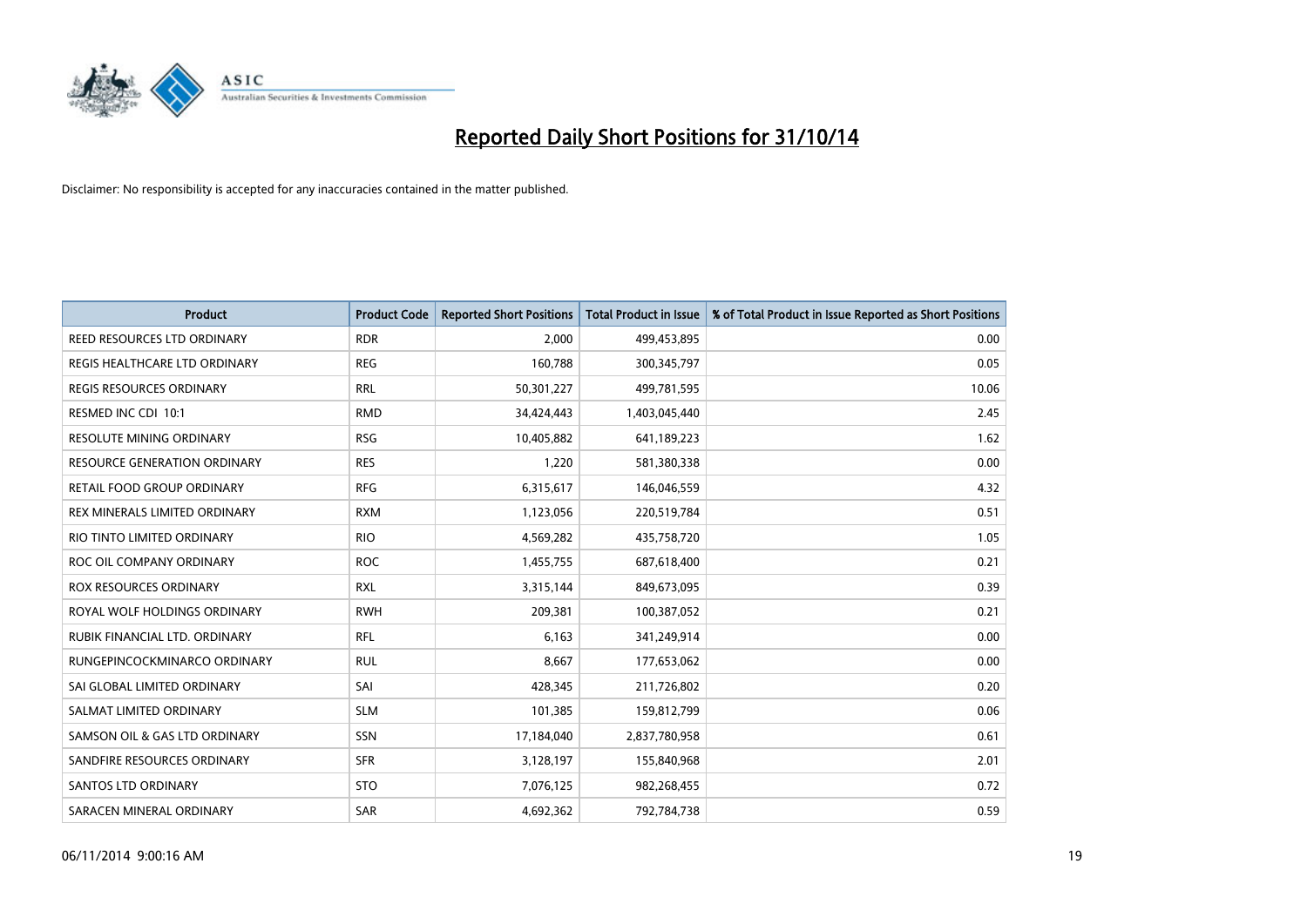

| <b>Product</b>                           | <b>Product Code</b> | <b>Reported Short Positions</b> | <b>Total Product in Issue</b> | % of Total Product in Issue Reported as Short Positions |
|------------------------------------------|---------------------|---------------------------------|-------------------------------|---------------------------------------------------------|
| SCA PROPERTY GROUP STAPLED SECURITIES    | <b>SCP</b>          | 18,554,785                      | 648,628,320                   | 2.86                                                    |
| <b>SCENTRE GRP STAPLED</b>               | SCG                 | 33,655,188                      | 5,324,296,678                 | 0.63                                                    |
| SEDGMAN LIMITED ORDINARY                 | <b>SDM</b>          | 1,128,550                       | 227,059,277                   | 0.50                                                    |
| SEEK LIMITED ORDINARY                    | <b>SEK</b>          | 11,940,905                      | 342,335,122                   | 3.49                                                    |
| SELECT HARVESTS ORDINARY                 | <b>SHV</b>          | 1,227,286                       | 70,940,874                    | 1.73                                                    |
| SENEX ENERGY LIMITED ORDINARY            | SXY                 | 46,182,678                      | 1,149,657,377                 | 4.02                                                    |
| SERVICE STREAM ORDINARY                  | <b>SSM</b>          | 30                              | 386,389,873                   | 0.00                                                    |
| SEVEN GROUP HOLDINGS ORDINARY            | <b>SVW</b>          | 1,803,352                       | 300,660,933                   | 0.60                                                    |
| SEVEN WEST MEDIA LTD ORDINARY            | SWM                 | 18,634,147                      | 999,160,872                   | 1.86                                                    |
| SEYMOUR WHYTE LTD ORDINARY               | <b>SWL</b>          | 40,599                          | 87,647,595                    | 0.05                                                    |
| SG FLEET GROUP LTD ORDINARY              | SGF                 | 64,972                          | 242,691,826                   | 0.03                                                    |
| SIGMA PHARMACEUTICAL ORDINARY            | <b>SIP</b>          | 20,665,243                      | 1,108,086,575                 | 1.86                                                    |
| SILEX SYSTEMS ORDINARY                   | <b>SLX</b>          | 8,940,932                       | 170,467,339                   | 5.24                                                    |
| SILVER CHEF LIMITED ORDINARY             | SIV                 | 27,814                          | 29,640,865                    | 0.09                                                    |
| SILVER LAKE RESOURCE ORDINARY            | <b>SLR</b>          | 26,557,446                      | 503,233,971                   | 5.28                                                    |
| SIMS METAL MGMT LTD ORDINARY             | SGM                 | 15,434,021                      | 204,633,630                   | 7.54                                                    |
| SINGAPORE TELECOMM. CHESS DEPOSITARY INT | SGT                 | 2,584,833                       | 115,837,110                   | 2.23                                                    |
| SINO GAS ENERGY ORDINARY                 | <b>SEH</b>          | 11,933,528                      | 1,541,672,358                 | 0.77                                                    |
| SIRIUS RESOURCES NL ORDINARY             | <b>SIR</b>          | 15,039,704                      | 341,438,269                   | 4.40                                                    |
| SIRTEX MEDICAL ORDINARY                  | <b>SRX</b>          | 52,105                          | 56,524,273                    | 0.09                                                    |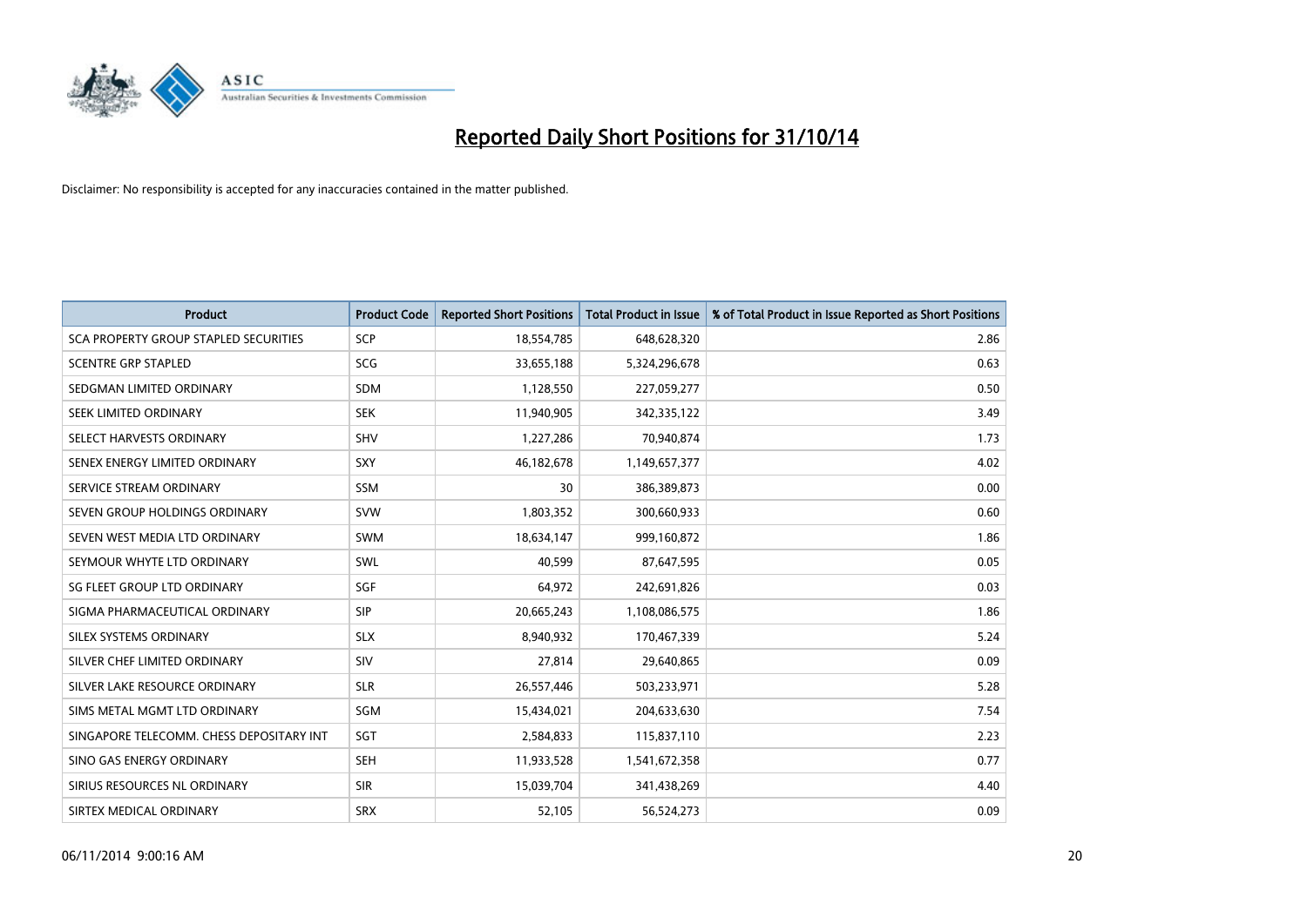

| <b>Product</b>                           | <b>Product Code</b> | <b>Reported Short Positions</b> | <b>Total Product in Issue</b> | % of Total Product in Issue Reported as Short Positions |
|------------------------------------------|---------------------|---------------------------------|-------------------------------|---------------------------------------------------------|
| SKILLED GROUP LTD ORDINARY               | <b>SKE</b>          | 6,602,250                       | 235,753,791                   | 2.80                                                    |
| SKY NETWORK ORDINARY                     | <b>SKT</b>          | 11,611,852                      | 389,139,785                   | 2.98                                                    |
| SKYCITY ENT GRP LTD ORDINARY             | <b>SKC</b>          | 8,059,710                       | 592,857,388                   | 1.36                                                    |
| <b>SLATER &amp; GORDON ORDINARY</b>      | SGH                 | 2,955,549                       | 205,744,600                   | 1.44                                                    |
| SMARTGRP CORPORATION ORDINARY            | SIQ.                | 156,773                         | 101,461,150                   | 0.15                                                    |
| SMS MANAGEMENT, ORDINARY                 | <b>SMX</b>          | 1,701,207                       | 69,394,537                    | 2.45                                                    |
| SONIC HEALTHCARE ORDINARY                | SHL                 | 2,762,097                       | 401,171,556                   | 0.69                                                    |
| SOUL PATTINSON (W.H) ORDINARY            | SOL                 | 10,870                          | 239,395,320                   | 0.00                                                    |
| SP AUSNET STAPLED SECURITIES             | <b>SPN</b>          | 574,602                         | 3,425,244,162                 | 0.02                                                    |
| SPARK INFRASTRUCTURE STAPLED US PROHIBT. | SKI                 | 13,509,235                      | 1,466,360,128                 | 0.92                                                    |
| SPARK NEW ZEALAND ORDINARY               | <b>SPK</b>          | 13,475,487                      | 1,834,767,958                 | 0.73                                                    |
| SPDR 200 FUND ETF UNITS                  | <b>STW</b>          | 17,108                          | 46,546,865                    | 0.04                                                    |
| SPECIALTY FASHION ORDINARY               | <b>SFH</b>          | 106,017                         | 192,236,121                   | 0.06                                                    |
| SPOTLESS GRP HLD LTD ORDINARY            | <b>SPO</b>          | 30,430,053                      | 1,098,290,178                 | 2.77                                                    |
| ST BARBARA LIMITED ORDINARY              | <b>SBM</b>          | 10,313,193                      | 488,074,077                   | 2.11                                                    |
| STARPHARMA HOLDINGS ORDINARY             | SPL                 | 14,987,328                      | 313,748,388                   | 4.78                                                    |
| STEADFAST GROUP LTD ORDINARY             | <b>SDF</b>          | 9,598,572                       | 503,352,992                   | 1.91                                                    |
| STH CRS ELECT ENGNR ORDINARY             | <b>SXE</b>          | 5,995                           | 161,523,130                   | 0.00                                                    |
| STHN CROSS MEDIA ORDINARY                | <b>SXL</b>          | 41,363,343                      | 705,246,986                   | 5.87                                                    |
| STOCKLAND UNITS/ORD STAPLED              | SGP                 | 9,260,692                       | 2,348,746,744                 | 0.39                                                    |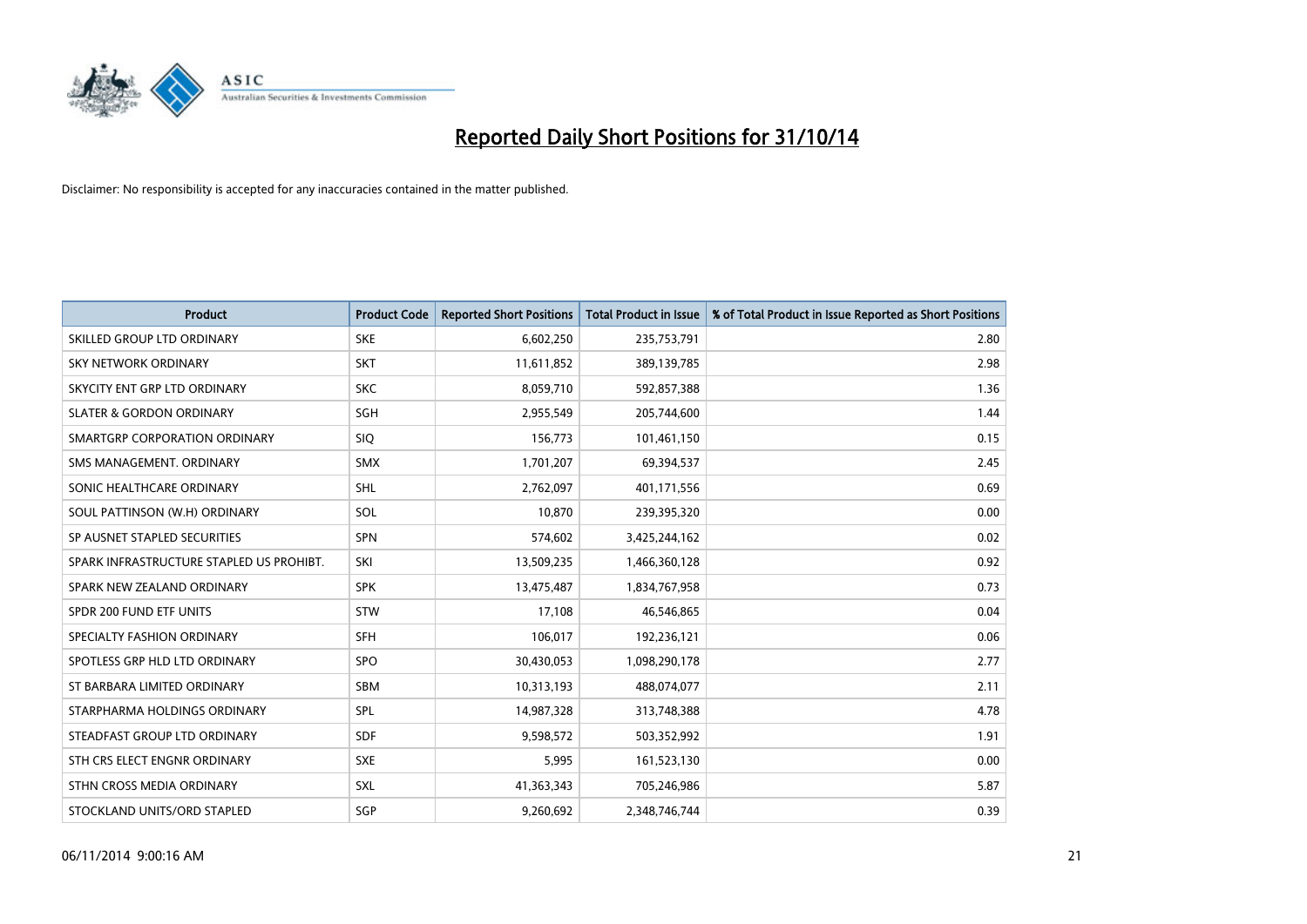

| <b>Product</b>                   | <b>Product Code</b> | <b>Reported Short Positions</b> | <b>Total Product in Issue</b> | % of Total Product in Issue Reported as Short Positions |
|----------------------------------|---------------------|---------------------------------|-------------------------------|---------------------------------------------------------|
| STRAITS RES LTD. ORDINARY        | SRO                 | 20,370                          | 1,217,730,293                 | 0.00                                                    |
| STRIKE ENERGY LTD ORDINARY       | <b>STX</b>          | 4,000                           | 833,330,946                   | 0.00                                                    |
| STW COMMUNICATIONS ORDINARY      | SGN                 | 5,322,886                       | 409,699,000                   | 1.30                                                    |
| SUNCORP GROUP LTD ORDINARY       | <b>SUN</b>          | 8,419,255                       | 1,286,600,980                 | 0.65                                                    |
| SUNDANCE ENERGY ORDINARY         | <b>SEA</b>          | 2,316,500                       | 549,207,339                   | 0.42                                                    |
| SUNDANCE RESOURCES ORDINARY      | <b>SDL</b>          | 90,240,335                      | 3,082,028,456                 | 2.93                                                    |
| SUNLAND GROUP LTD ORDINARY       | <b>SDG</b>          | 103,557                         | 181,710,087                   | 0.06                                                    |
| SUPER RET REP LTD ORDINARY       | <b>SUL</b>          | 12,571,890                      | 196,897,430                   | 6.38                                                    |
| <b>SWICK MINING ORDINARY</b>     | <b>SWK</b>          | 50,000                          | 216,123,326                   | 0.02                                                    |
| SYD AIRPORT STAPLED US PROHIBIT. | SYD                 | 28,145,479                      | 2,216,216,041                 | 1.27                                                    |
| SYRAH RESOURCES ORDINARY         | <b>SYR</b>          | 5,082,967                       | 164,135,076                   | 3.10                                                    |
| TABCORP HOLDINGS LTD ORDINARY    | <b>TAH</b>          | 17,417,331                      | 765,652,364                   | 2.27                                                    |
| TAP OIL LIMITED ORDINARY         | <b>TAP</b>          | 34,372                          | 243,186,639                   | 0.01                                                    |
| TASSAL GROUP LIMITED ORDINARY    | <b>TGR</b>          | 317,430                         | 146,897,115                   | 0.22                                                    |
| <b>TATTS GROUP LTD ORDINARY</b>  | <b>TTS</b>          | 36,914,190                      | 1,445,002,696                 | 2.55                                                    |
| TECHNOLOGY ONE ORDINARY          | <b>TNE</b>          | 2,697,849                       | 308,796,455                   | 0.87                                                    |
| TELSTRA CORPORATION, ORDINARY    | <b>TLS</b>          | 58,609,626                      | 12,225,655,836                | 0.48                                                    |
| TEN NETWORK HOLDINGS ORDINARY    | <b>TEN</b>          | 158,588,155                     | 2,630,984,596                 | 6.03                                                    |
| TERANGA GOLD CORP CDI 1:1        | <b>TGZ</b>          | 47,674                          | 73,965,595                    | 0.06                                                    |
| TFS CORPORATION LTD ORDINARY     | <b>TFC</b>          | 5,644,137                       | 325,267,408                   | 1.74                                                    |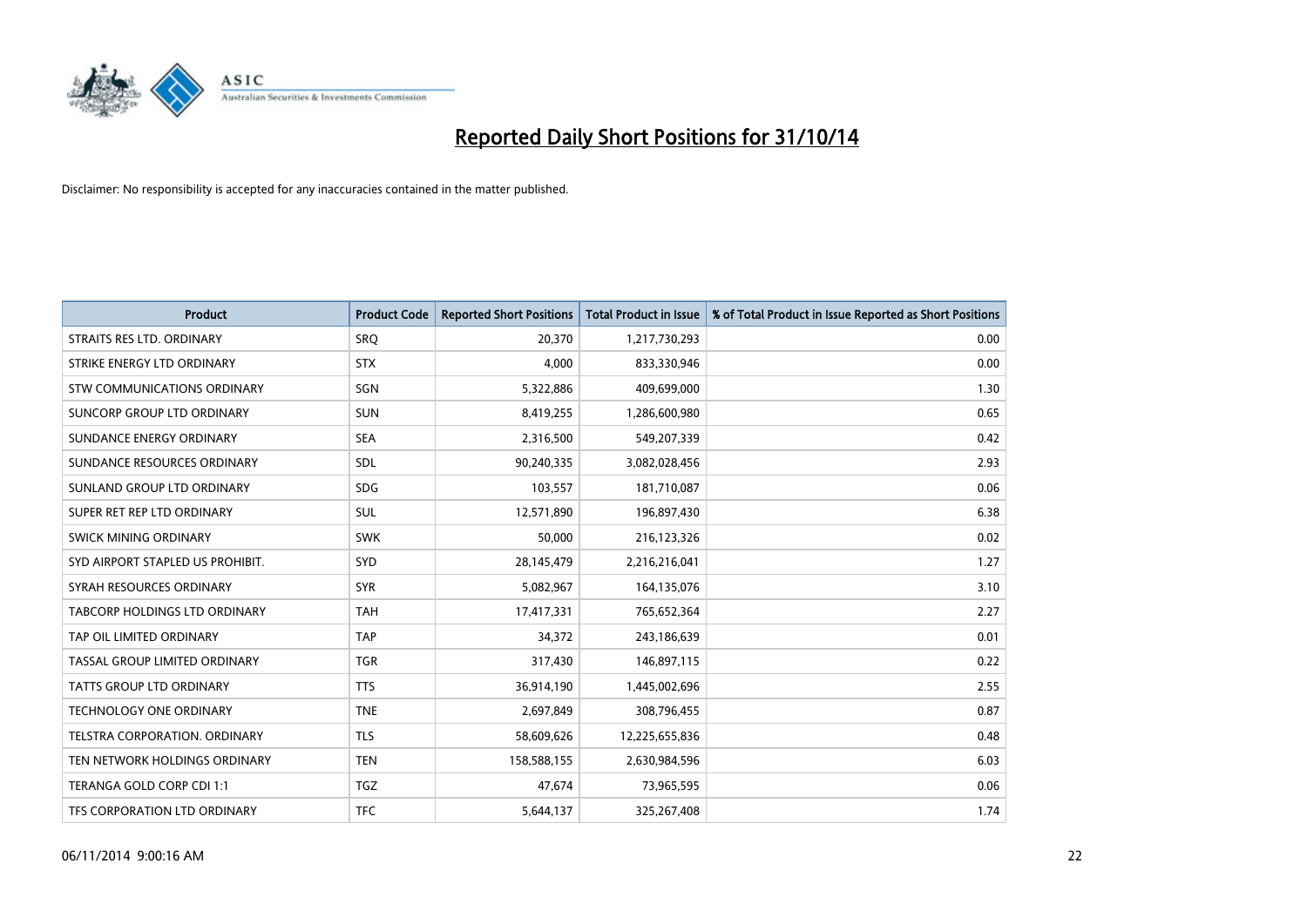

| <b>Product</b>                       | <b>Product Code</b> | <b>Reported Short Positions</b> | <b>Total Product in Issue</b> | % of Total Product in Issue Reported as Short Positions |
|--------------------------------------|---------------------|---------------------------------|-------------------------------|---------------------------------------------------------|
| THE REJECT SHOP ORDINARY             | <b>TRS</b>          | 2,221,675                       | 28,844,648                    | 7.70                                                    |
| THINK CHILDCARE EDU ORDINARY         | <b>TNK</b>          | 165,834                         | 39,600,000                    | 0.42                                                    |
| <b>TIGER RESOURCES ORDINARY</b>      | <b>TGS</b>          | 9,950,942                       | 1,143,541,406                 | 0.87                                                    |
| TNG LIMITED ORDINARY                 | <b>TNG</b>          | 1,170,000                       | 554,783,829                   | 0.21                                                    |
| TOLL HOLDINGS LTD ORDINARY           | <b>TOL</b>          | 20,692,003                      | 717,318,622                   | 2.88                                                    |
| TORO ENERGY LIMITED ORDINARY         | <b>TOE</b>          | 24,295                          | 1,567,784,418                 | 0.00                                                    |
| TOX FREE SOLUTIONS ORDINARY          | <b>TOX</b>          | 2,451,908                       | 133,752,359                   | 1.83                                                    |
| TPG TELECOM LIMITED ORDINARY         | <b>TPM</b>          | 9,747,329                       | 793,808,141                   | 1.23                                                    |
| <b>TRADE ME GROUP ORDINARY</b>       | <b>TME</b>          | 6,896,427                       | 396,913,549                   | 1.74                                                    |
| <b>TRANSFIELD SERVICES ORDINARY</b>  | <b>TSE</b>          | 6,732,672                       | 512,457,716                   | 1.31                                                    |
| TRANSPACIFIC INDUST. ORDINARY        | <b>TPI</b>          | 22,244,977                      | 1,579,648,778                 | 1.41                                                    |
| TRANSURBAN GROUP TRIPLE STAPLED SEC. | <b>TCL</b>          | 21,103,934                      | 1,906,390,878                 | 1.11                                                    |
| TREASURY GROUP ORDINARY              | <b>TRG</b>          | 30,399                          | 23,697,498                    | 0.13                                                    |
| TREASURY WINE ESTATE ORDINARY        | <b>TWE</b>          | 12,785,045                      | 651,261,403                   | 1.96                                                    |
| TROY RESOURCES LTD ORDINARY          | <b>TRY</b>          | 5,752,044                       | 195,265,161                   | 2.95                                                    |
| UGL LIMITED ORDINARY                 | UGL                 | 18,489,661                      | 166,511,240                   | 11.10                                                   |
| UNILIFE CORPORATION CDI 6:1          | <b>UNS</b>          | 120,000                         | 277,673,970                   | 0.04                                                    |
| UNITY MINING LTD ORDINARY            | <b>UML</b>          | 319,871                         | 1,133,122,711                 | 0.03                                                    |
| UXC LIMITED ORDINARY                 | <b>UXC</b>          | 2,498,365                       | 329,728,102                   | 0.76                                                    |
| <b>VEDA GROUP LTD ORDINARY</b>       | <b>VED</b>          | 15,461,265                      | 842,055,406                   | 1.84                                                    |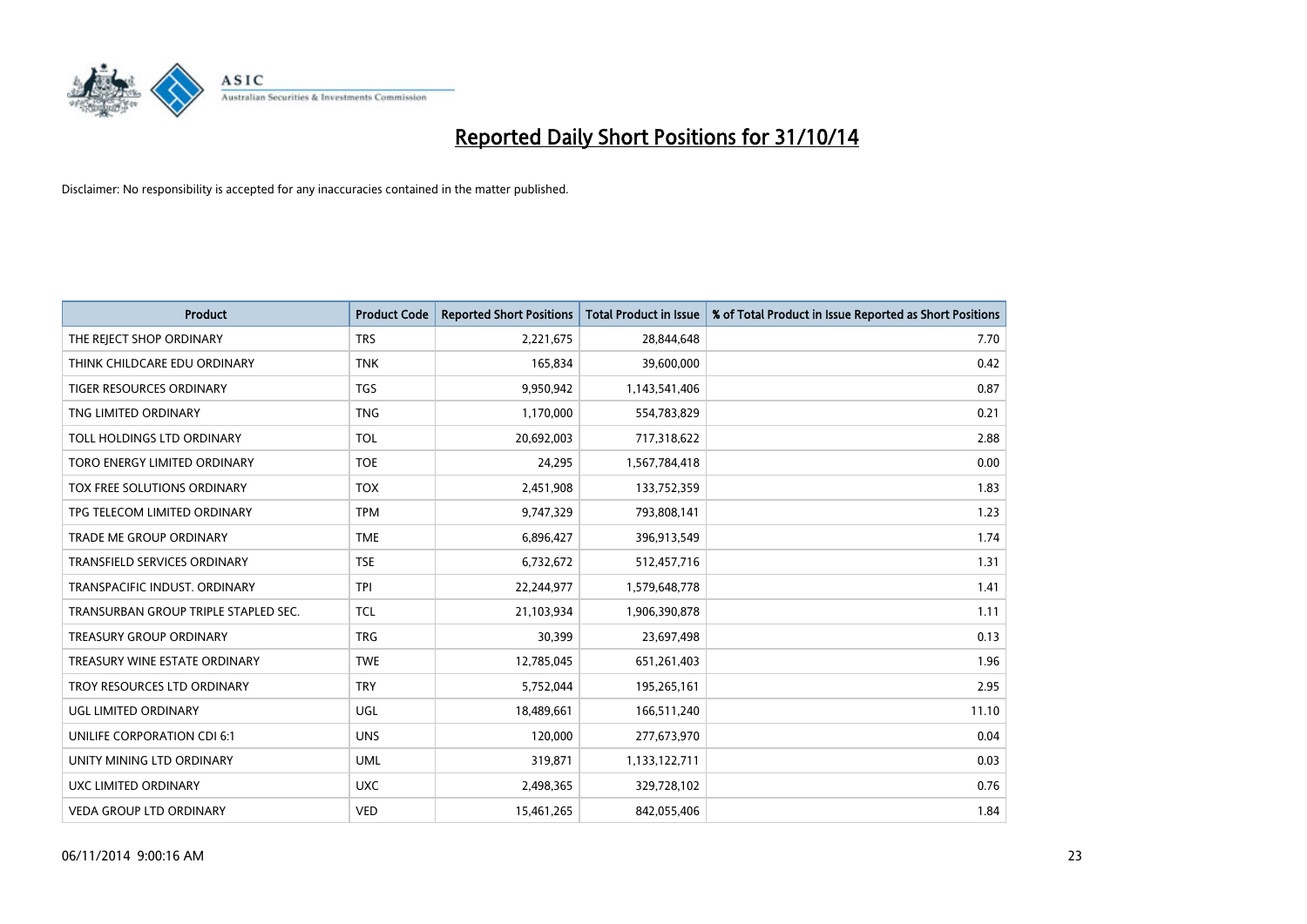

| <b>Product</b>                       | <b>Product Code</b> | <b>Reported Short Positions</b> | <b>Total Product in Issue</b> | % of Total Product in Issue Reported as Short Positions |
|--------------------------------------|---------------------|---------------------------------|-------------------------------|---------------------------------------------------------|
| <b>VENTURE MINERALS ORDINARY</b>     | <b>VMS</b>          | 238,000                         | 287,320,170                   | 0.08                                                    |
| VILLAGE ROADSHOW LTD ORDINARY        | <b>VRL</b>          | 530,201                         | 159,509,459                   | 0.33                                                    |
| <b>VIRGIN AUS HLDG LTD ORDINARY</b>  | <b>VAH</b>          | 51,431,221                      | 3,524,912,131                 | 1.46                                                    |
| <b>VIRTUS HEALTH LTD ORDINARY</b>    | <b>VRT</b>          | 4,018,448                       | 79,847,678                    | 5.03                                                    |
| <b>VISION EYE INSTITUTE ORDINARY</b> | <b>VEI</b>          | 1,586,666                       | 178,737,431                   | 0.89                                                    |
| <b>VISTA GROUP INTERNAT ORDINARY</b> | VGI                 | 1,000                           | 79,813,089                    | 0.00                                                    |
| <b>VOCATION LTD ORDINARY</b>         | <b>VET</b>          | 11,759,567                      | 230,000,000                   | 5.11                                                    |
| <b>VOCUS COMMS LTD ORDINARY</b>      | <b>VOC</b>          | 571,943                         | 104,803,018                   | 0.55                                                    |
| WAM CAPITAL LIMITED ORDINARY         | <b>WAM</b>          | 30,000                          | 345,405,201                   | 0.01                                                    |
| WARRNAMBOOL CHEESE ORDINARY          | <b>WCB</b>          | 19                              | 56,098,797                    | 0.00                                                    |
| WATPAC LIMITED ORDINARY              | <b>WTP</b>          | 2,525                           | 189,258,397                   | 0.00                                                    |
| <b>WDS LIMITED ORDINARY</b>          | <b>WDS</b>          | 462,064                         | 144,740,614                   | 0.32                                                    |
| WEBIET LIMITED ORDINARY              | <b>WEB</b>          | 1,440,357                       | 79,397,959                    | 1.81                                                    |
| <b>WESFARMERS LIMITED ORDINARY</b>   | <b>WES</b>          | 6,964,488                       | 1,143,274,951                 | 0.61                                                    |
| WESTERN AREAS LTD ORDINARY           | <b>WSA</b>          | 16,812,015                      | 232,580,131                   | 7.23                                                    |
| WESTERN DESERT RES. ORDINARY         | <b>WDR</b>          | 2,490,070                       | 620,049,919                   | 0.40                                                    |
| WESTERN DESERT RES. RIGHTS 31-MAR-14 | <b>WDRR</b>         | 17,835                          | 120,009,662                   | 0.01                                                    |
| <b>WESTFIELD CORP STAPLED</b>        | <b>WFD</b>          | 5,319,617                       | 2,078,089,686                 | 0.26                                                    |
| WESTFIELD GROUP ORD/UNIT STAPLED SEC | <b>WDC</b>          | 1,639,762                       | 2,078,089,686                 | 0.08                                                    |
| WESTPAC BANKING CORP ORDINARY        | <b>WBC</b>          | 40,519,643                      | 3,109,048,309                 | 1.30                                                    |